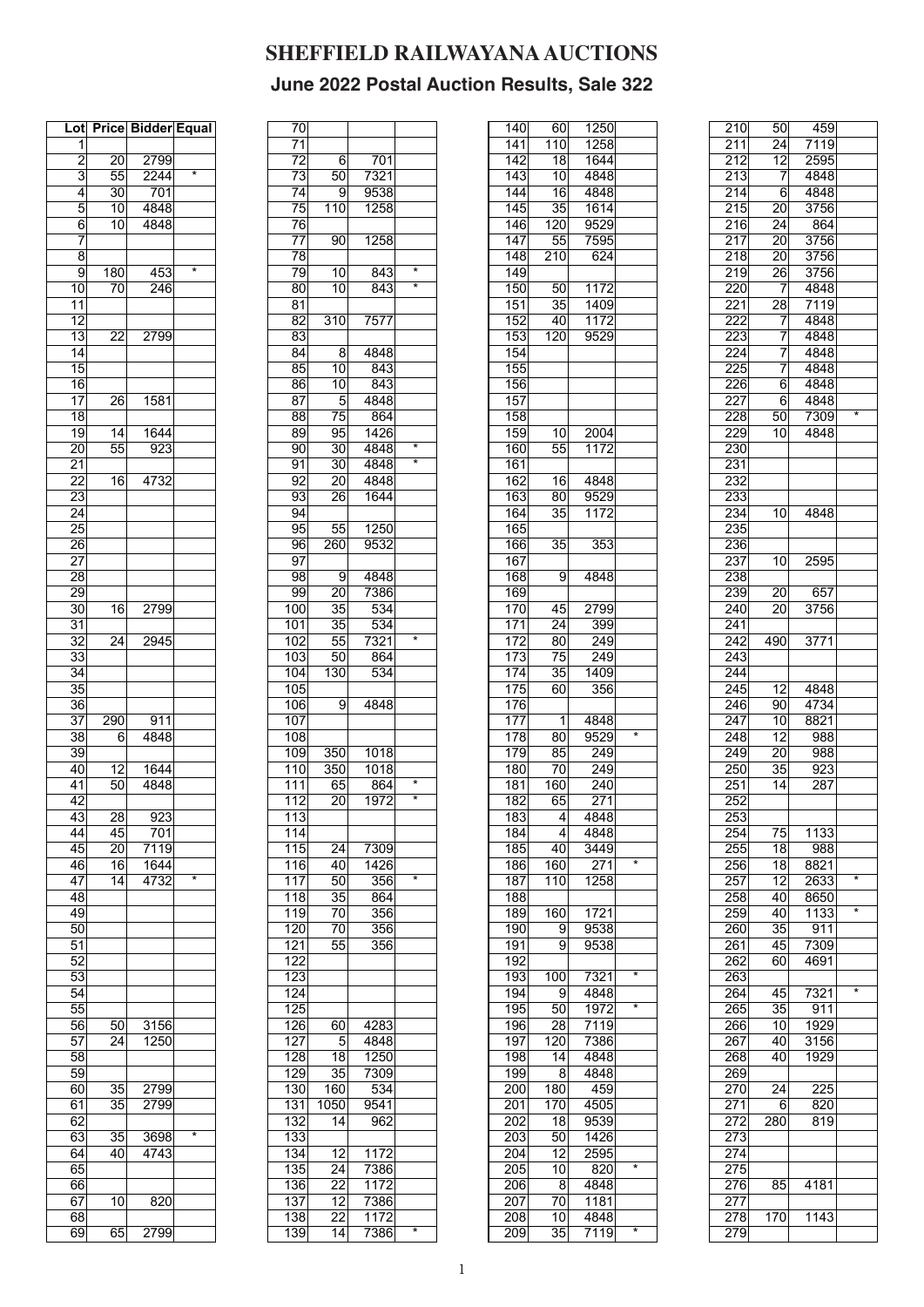| 280              | 18              | 380               |         |
|------------------|-----------------|-------------------|---------|
| 281              |                 |                   |         |
|                  |                 |                   |         |
| 282              |                 |                   |         |
| 283              |                 |                   |         |
| 284              |                 |                   |         |
| 285              | 140             | 486               |         |
| 286              | 160             | 1258              | *       |
|                  |                 |                   |         |
| 287              |                 |                   |         |
| 288              |                 |                   |         |
| 289              | 160             | 2708              |         |
| 290              | 18              | $\overline{271}$  |         |
| 291              | $\overline{35}$ | 4283              | ×       |
|                  |                 |                   |         |
| <u> 292</u>      | 130             | 496               |         |
| 293              | 120             | 3908              | $\star$ |
| 294              |                 |                   |         |
| 295              |                 |                   |         |
| 296              |                 |                   |         |
|                  |                 |                   |         |
| 297              |                 |                   |         |
| 298              |                 |                   |         |
| 299              |                 |                   |         |
| 300              |                 |                   |         |
|                  |                 |                   |         |
| $\overline{3}01$ | 90              | 1172              |         |
| 302              |                 |                   |         |
| 303              | 28              | 1172              |         |
| 304              |                 |                   |         |
| 305              | 50              | $\overline{4181}$ | ∗       |
|                  |                 |                   |         |
| 306              |                 |                   |         |
| 307              |                 |                   |         |
| $\overline{30}8$ | 22              | 1426              |         |
| $\overline{309}$ | $\overline{35}$ | 1426              | $\star$ |
| 310              |                 |                   |         |
|                  |                 |                   |         |
| 311              | 100             | 3156              |         |
| 312              | 16              | 287               |         |
| 313              |                 |                   |         |
| 314              | 14              | 356               |         |
|                  |                 |                   |         |
| 315              | 18              | 911               |         |
| $\overline{316}$ | $\overline{26}$ | 1085              |         |
| 317              | 40              | 271               |         |
| 318              | 65              | 1172              |         |
| 319              | 60              | 9536              |         |
|                  |                 |                   |         |
| 320              |                 |                   |         |
| 321              |                 |                   |         |
| 322              | 8               | 2633              |         |
| 323              | 8               | 2633              |         |
|                  |                 |                   |         |
| 324              | 18              | 2633              |         |
| 325              | 5               | 2633              |         |
| 326              | 16              | 2633              | $\star$ |
| 327              | 50              | 459               |         |
| 328              | 8               | 2633              |         |
|                  |                 |                   |         |
| 329              | 110             | $\overline{911}$  |         |
| 330              |                 |                   |         |
| 331              | 6               | 4848              |         |
| 332              | 4               | 4848              |         |
| 333              |                 |                   |         |
|                  |                 |                   |         |
| 334              | 40              | 7309              |         |
| 335              |                 |                   |         |
| $\overline{336}$ |                 |                   |         |
| 337              | 80              | 1016              |         |
| 338              |                 |                   |         |
|                  |                 |                   |         |
| 339              | 65              | 2708              |         |
| 340              |                 |                   |         |
| $\overline{341}$ |                 |                   |         |
| 342              | 28              | 7309              |         |
|                  |                 |                   |         |
| 343              |                 |                   |         |
| 344              | 16              | 668               |         |
| 345              | 4               | 287               |         |
| 346              | 45              | 9535              |         |
|                  |                 |                   |         |
| 347              | 60              | 7812              |         |
| $\overline{348}$ | 28              | 1496              |         |
| 349              | 26              | 1496              |         |

| $\overline{350}$ | 24              | 1496 |                   |
|------------------|-----------------|------|-------------------|
| 351              | 160             | 1996 |                   |
| 352              | 14              |      |                   |
|                  |                 | 668  |                   |
| 353              | 22              | 9535 |                   |
| 354              | 18              | 9535 |                   |
| $\overline{355}$ | $\overline{22}$ | 9535 |                   |
| 356              | 45              | 1379 |                   |
|                  |                 |      |                   |
| 357              |                 |      |                   |
| 358              |                 |      |                   |
| 359              | 22              | 1250 |                   |
| 360              | 45              | 1379 |                   |
| 361              | 95              | 3722 |                   |
| 362              |                 |      |                   |
| 363              |                 |      |                   |
|                  | $\overline{10}$ | 820  |                   |
| 364              | 40              | 2799 |                   |
| 365              | 35              | 9535 |                   |
| 366              |                 |      |                   |
| 367              | 18              | 768  |                   |
| 368              | 95              | 1645 |                   |
| 369              | 24              | 9535 |                   |
|                  |                 |      |                   |
| $\overline{370}$ | 24              | 9535 |                   |
| 371              |                 |      |                   |
| 372              | 80              | 1409 |                   |
| $\overline{373}$ | 40              | 2799 |                   |
| 374              | 130             | 8789 |                   |
|                  |                 |      |                   |
| 375              |                 |      |                   |
| 376              | 20              | 353  |                   |
| 377              | 40              | 1138 | ∗                 |
| 378              | 40              | 861  |                   |
| 379              | 50              | 861  |                   |
| 380              | 180             | 8100 |                   |
|                  |                 |      |                   |
| 381              | 160             | 4743 |                   |
| 382              | 60              | 4743 |                   |
| 383              | 40              | 2799 | *                 |
| 384              | 50              | 3068 |                   |
| 385              | 10              | 4848 |                   |
| 386              | 50              | 2782 |                   |
|                  |                 |      |                   |
| 387              |                 |      |                   |
| 388              | 60              | 4276 |                   |
| 389              |                 |      |                   |
| 390              | 55              | 1929 |                   |
| 391              | 30              | 9533 | $\overline{\ast}$ |
| 392              | 24              | 692  |                   |
|                  |                 |      |                   |
| 393              | 26              | 2799 |                   |
| 394              |                 |      |                   |
| $\overline{395}$ |                 |      |                   |
| 396              |                 |      |                   |
| 397              |                 |      |                   |
| 398              |                 |      |                   |
|                  |                 |      |                   |
| 399              |                 |      |                   |
| 400              |                 |      |                   |
| 401              | 5               | 4848 |                   |
| 402              | 5               | 4848 |                   |
| 403              | 5               | 4848 |                   |
| 404              |                 |      |                   |
| 405              | 5               | 4848 |                   |
|                  |                 |      |                   |
| 406              | 5               | 4848 |                   |
| 407              | 5               | 4848 |                   |
| 408              | 5               | 4848 |                   |
| 409              | 70              | 1811 |                   |
| 410              | 26              | 1644 |                   |
| 411              | 920             | 2708 |                   |
|                  |                 |      |                   |
| 412              | 75              | 249  |                   |
| 413              | 12              | 820  |                   |
| 414              | 7               | 4848 |                   |
| 415              | 160             | 271  |                   |
| 416              | 6               | 4848 |                   |
| 417              | 80              | 4738 |                   |
|                  |                 |      |                   |
| 418              | 10              | 820  |                   |
| 419              | 90              | 864  |                   |

| 420 | 80              | 819               |         |
|-----|-----------------|-------------------|---------|
| 421 | $\overline{14}$ | 4848              |         |
| 422 | 50              | 624               |         |
| 423 | 55              | 2232              |         |
| 424 | 110             | 1128              |         |
|     |                 |                   |         |
| 425 | 220             | 3698              |         |
| 426 | 6               | 4848              |         |
| 427 | 50              | 2232              |         |
| 428 |                 |                   |         |
| 429 | 110             | 3572              |         |
| 430 | 50              | 1285              |         |
|     |                 |                   |         |
| 431 | 50              | 1285              |         |
| 432 | 50              | 2782              |         |
| 433 | 110             | $22\overline{44}$ |         |
| 434 | 110             | 911               |         |
| 435 | 110             | 246               |         |
| 436 | 110             | 2244              |         |
| 437 | 10              | 820               |         |
|     |                 |                   |         |
| 438 | 85              | 249               |         |
| 439 | 90              | 249               | $\star$ |
| 440 | 170             | 8274              |         |
| 441 | 18              | 1644              |         |
| 442 | 28              | 1143              |         |
|     |                 |                   |         |
| 443 | 16              | 1143              |         |
| 444 | 140             | 4505              |         |
| 445 | 26              | 4283              |         |
| 446 | 170             | 3698              |         |
| 447 | 12              | 843               |         |
| 448 | $\overline{18}$ | 1144              |         |
|     |                 |                   |         |
| 449 | 12              | 820               |         |
| 450 | 70              | 1644              |         |
| 451 | 85              | 4505              |         |
| 452 | 160             | 287               |         |
| 453 | 140             | 2708              |         |
| 454 | 24              | 2708              |         |
|     |                 |                   |         |
| 455 | 140             | 2708              |         |
| 456 | 140             | 2708              |         |
| 457 | 140             | 2708              |         |
| 458 | 5               | 4848              |         |
| 459 | 3               | 4848              |         |
| 460 | 16              | 1644              |         |
| 461 | 35              | 1379              |         |
|     |                 |                   |         |
| 462 | 110             | 271               |         |
| 463 | 70              | 9323              |         |
| 464 | 45              | 4543              | $\star$ |
| 465 | 130             | 1426              |         |
| 466 | 420             | 1644              |         |
| 467 |                 |                   |         |
|     | 40              | 1426              |         |
| 468 | 35              | 1644              |         |
| 469 |                 |                   |         |
| 470 | 30              | 1644              | *       |
| 471 | 80              | 3698              |         |
| 472 | 12              | 843               | *       |
|     |                 | 4848              |         |
|     |                 |                   |         |
| 473 | 8               |                   |         |
| 474 | $\overline{20}$ | 239               | *       |
| 475 | 16              | 239               |         |
| 476 | 30              | 239               | $\star$ |
| 477 | $\overline{24}$ | 239               |         |
| 478 |                 | 2708              |         |
|     | 120             |                   |         |
| 479 | 60              | 3908              |         |
| 480 | 35              | 3345              |         |
| 481 | 110             | 1085              |         |
| 482 |                 |                   |         |
| 483 | 150             | 496               | $\star$ |
| 484 | 24              | 1128              |         |
|     |                 |                   |         |
| 485 | 180             | 9530              |         |
| 486 | 26              | 9530              |         |
| 487 | 30              | 1426              |         |
| 488 | 120             | 496               |         |

| 490 | $\overline{28}$ | $\overline{271}$ |         |
|-----|-----------------|------------------|---------|
| 491 |                 |                  |         |
| 492 | 40              | 4276             |         |
| 493 | 40              | 4276             |         |
| 494 |                 |                  |         |
| 495 | 120             | 1738             |         |
| 496 | 14              | 820              |         |
| 497 |                 |                  |         |
|     | 220             | 4505             |         |
| 498 | 35              | 1031             |         |
| 499 |                 |                  |         |
| 500 | 95              | 486              |         |
| 501 |                 |                  |         |
| 502 | 95              | 9027             |         |
| 503 | 45              | 9534             |         |
| 504 |                 |                  |         |
| 505 | 140             | 2708             |         |
| 506 | 140             | 2708             |         |
|     |                 |                  |         |
| 507 | 140             | 2708             |         |
| 508 | 140             | 2708             |         |
| 509 | 110             | 8304             |         |
| 510 | 5               | 2004             |         |
| 511 |                 |                  |         |
| 512 |                 |                  |         |
| 513 | 8               | 1535             |         |
| 514 | 35              | 872              |         |
| 515 |                 | 1535             |         |
|     | 8               |                  | $\star$ |
| 516 | 30 <sup>1</sup> | 1409             |         |
| 517 | 35              | 7134             |         |
| 518 | 8               | 1535             |         |
| 519 | 28              | 872              |         |
| 520 | 10              | 1535             |         |
| 521 |                 |                  |         |
| 522 |                 |                  |         |
| 523 | 10              | 1535             |         |
|     |                 |                  |         |
| 524 | 110             | 1199             |         |
| 525 |                 |                  |         |
| 526 | 10              | 701              |         |
| 527 |                 |                  |         |
| 528 | 45              | 3449             |         |
| 529 | 28              | 2799             | $\star$ |
| 530 | 6               | 4848             |         |
| 531 | $\overline{18}$ | 1535             | $\star$ |
| 532 |                 |                  |         |
|     |                 |                  |         |
| 533 | $\overline{55}$ | 7545             |         |
| 534 | $\overline{30}$ | 7077             |         |
| 535 | 18              | 1143             |         |
| 536 | 160             | 1467             |         |
| 537 | 70              | 2746             |         |
| 538 | 12              | 7119             | $\star$ |
| 539 | 3               | 287              |         |
| 540 |                 |                  |         |
|     |                 |                  |         |
| 541 | 100             | 3698             | *       |
| 542 | 20              | 3992             |         |
| 543 | 85              | 1128             |         |
| 544 | 14              | 4848             |         |
| 545 |                 |                  |         |
| 546 | 100             | 3698             |         |
| 547 |                 |                  |         |
| 548 |                 |                  |         |
| 549 |                 |                  |         |
|     |                 |                  |         |
| 550 |                 |                  | *       |
| 551 | 30              | 4734             |         |
| 552 |                 |                  |         |
| 553 | 18              | 466              |         |
| 554 |                 |                  |         |
| 555 | 10              | 692              |         |
| 556 | 35              | 466              |         |
| 557 | 22              | 692              |         |
| 558 |                 |                  |         |
|     | 9               | 353              |         |
| 559 | 420             | 8065             |         |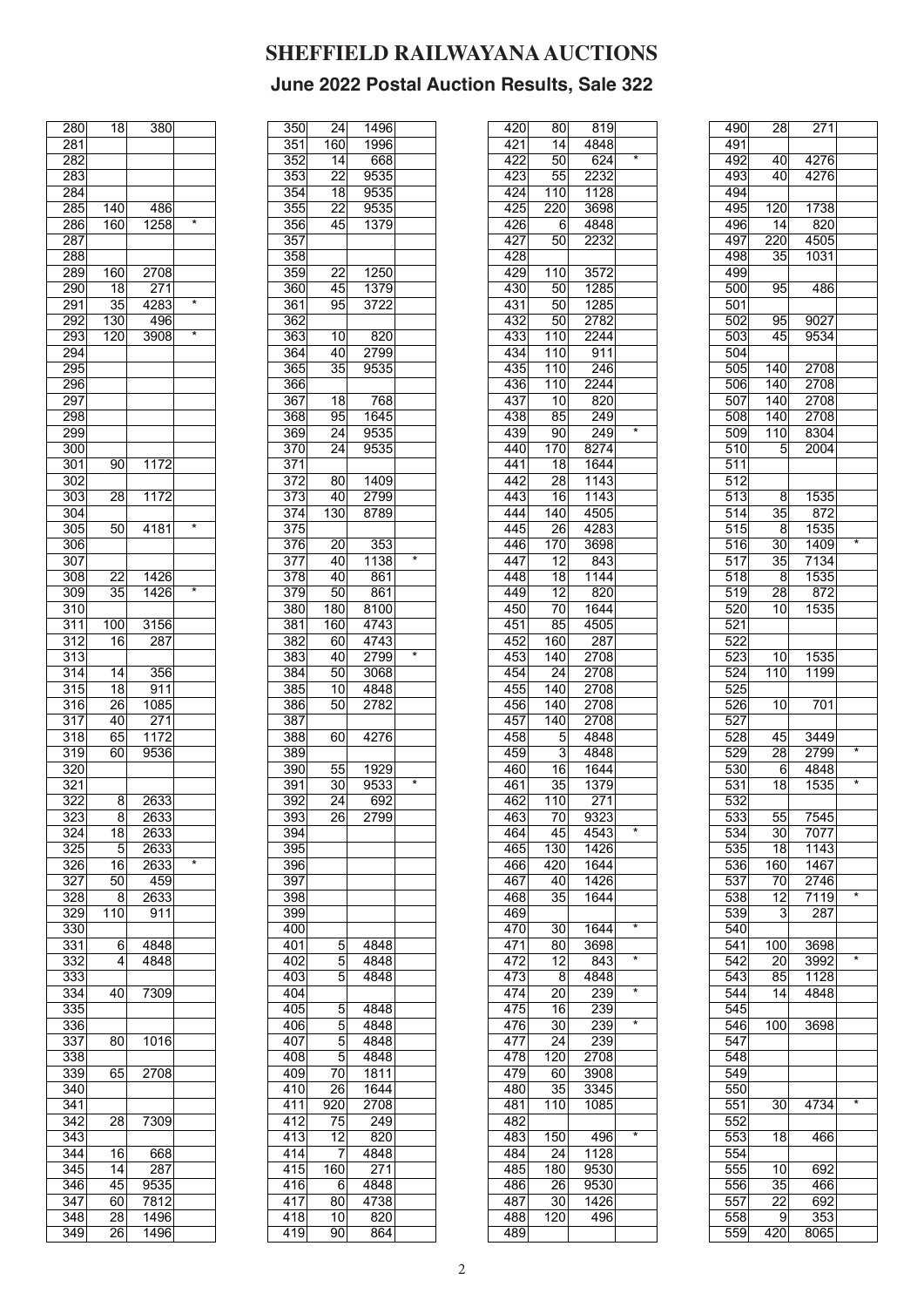| 560              | 8                | 4848 |                   |
|------------------|------------------|------|-------------------|
| 561              |                  |      |                   |
| 562              | 45               | 1063 | 7                 |
|                  |                  | 3992 |                   |
| 563              | $\overline{26}$  |      |                   |
| 564              |                  |      |                   |
| 565              | 180              | 486  |                   |
| 566              | 6                | 4848 |                   |
| 567              | $\overline{12}$  | 2462 |                   |
|                  |                  |      |                   |
| 568              | 18               | 9150 |                   |
| 569              |                  |      |                   |
| 570              |                  |      |                   |
| 571              | 18               | 2257 |                   |
| 572              | 10               | 692  |                   |
| 573              |                  |      |                   |
|                  |                  |      |                   |
| 574              | 20               | 692  |                   |
| 575              | 14               | 692  |                   |
| 576              | 5                | 692  |                   |
| 577              | 8                | 692  |                   |
| 578              |                  |      |                   |
| 579              | 24               | 1929 |                   |
|                  |                  |      |                   |
| 580              | 16               | 692  |                   |
| 581              |                  |      |                   |
| 582              | 16               | 692  |                   |
| 583              | 220              | 3714 |                   |
| 584              | 260              | 3714 |                   |
|                  |                  |      |                   |
| 585              | 75               | 819  |                   |
| 586              |                  |      |                   |
| $\overline{587}$ | $\overline{14}$  | 692  |                   |
| 588              | 35               | 692  | $\overline{\ast}$ |
| 589              | $\overline{2}60$ | 2058 |                   |
| 590              | $\frac{26}{5}$   | 692  |                   |
|                  |                  |      |                   |
| 591              | 16               | 4848 |                   |
| 592              | $\overline{12}$  | 4848 |                   |
| 593              | $\overline{10}$  | 4848 |                   |
| 594              | 20               | 4734 | $\star$           |
| 595              | 20               | 692  |                   |
| 596              |                  |      |                   |
|                  | 18               | 692  |                   |
| 597              | 40               | 1468 |                   |
| 598              | 85               | 819  |                   |
| 599              | $\overline{110}$ | 4734 |                   |
| 600              | 20               | 692  | $\star$           |
| 601              |                  |      |                   |
|                  |                  |      |                   |
| 602              | 20 <sup>°</sup>  | 692  |                   |
| 603              | 26               | 4734 |                   |
| 604              | 50               | 3992 | $\star$           |
| 605              | 24               | 4734 |                   |
| 606              | 18               | 4734 |                   |
|                  |                  |      |                   |
| 607              | 40               | 3449 |                   |
| 608              | 26               | 4848 |                   |
| 609              | 35               | 4734 |                   |
| 610              | 12               | 692  |                   |
| 611              | 18               | 4734 |                   |
|                  | 45               | 1468 |                   |
| 612              |                  |      |                   |
| 613              | 85               | 819  |                   |
| 614              | $\bar{5}$        | 692  |                   |
| 615              |                  |      |                   |
| 616              | 26               | 3992 |                   |
| 617              | $\overline{2}0$  | 7308 | *                 |
|                  |                  |      | *                 |
| 618              | 10               | 692  |                   |
| 619              | 10               | 692  |                   |
| 620              | 10               | 692  |                   |
| 621              | 8                | 4848 |                   |
| 622              | 22               | 692  |                   |
|                  |                  |      |                   |
| 623              | 55               | 819  |                   |
| 624              | 90               | 819  |                   |
| 625              |                  |      |                   |
| 626              |                  |      |                   |
|                  |                  |      |                   |
| 627              |                  |      |                   |
| 628              | 28               | 356  |                   |
| 629              | 70               | 486  |                   |

| 630              |                 |             |         |
|------------------|-----------------|-------------|---------|
| 631              | 28              | 1409        |         |
|                  |                 |             |         |
| 632              | 120             | 819         |         |
| 633              |                 |             |         |
| 634              | 70              | 819         |         |
|                  |                 |             |         |
| 635              | 6               | 692         |         |
| 636              |                 |             |         |
| 637              | 90              | 486         |         |
|                  |                 |             |         |
| 638              |                 |             |         |
| 639              |                 |             |         |
| 640              |                 |             |         |
|                  |                 |             |         |
| 641              |                 |             |         |
| 642              | 130             | 2984        |         |
| 643              |                 | 1191        |         |
|                  | 26              |             |         |
| $\overline{644}$ | 35              | 819         |         |
| 645              | 28              | 819         |         |
| 646              | 5               | 4848        |         |
|                  |                 |             |         |
| 647              | 10              | 820         |         |
| 648              | 12              | 692         | ×       |
| 649              | 220             | 2661        |         |
|                  |                 |             |         |
| 650              | 10              | 692         |         |
| 651              | 35              | 486         |         |
| 652              | $\overline{10}$ | 4848        |         |
|                  |                 |             |         |
| 653              | 70              | 486         |         |
| 654              | 110             | 3698        | $\star$ |
|                  |                 |             |         |
| 655              | 70              | 819         |         |
| 656              | 65              | 4298        |         |
| 657              | 90              | 486         |         |
|                  |                 |             |         |
| 658              |                 |             |         |
| 659              |                 |             |         |
| 660              | 140             | 1738        |         |
|                  |                 |             |         |
| 661              |                 |             |         |
| 662              | 18              | 1338        |         |
| 663              | $\overline{2}6$ | 3992        |         |
|                  |                 |             |         |
| 664              |                 |             |         |
| 665              | 3               | 287         |         |
| 666              | 12              | 4848        |         |
| 667              | 14              | 287         |         |
|                  |                 |             |         |
| 668              |                 |             |         |
| 669              | 95              | 819         |         |
|                  |                 |             |         |
|                  |                 |             |         |
| 670              | 75              | 486         |         |
| 671              |                 |             |         |
|                  |                 |             |         |
| 672              | $\frac{26}{5}$  | 1191        |         |
| 673              | 60              | 1338        |         |
| 674              |                 |             |         |
| 675              | 3               | 287         |         |
|                  |                 |             |         |
| 676              | 14              | 692         |         |
| 677              | 40              | 632         |         |
| 678              | 14              | 4848        |         |
|                  |                 |             |         |
| 679              |                 |             |         |
| 680              | 14              | 4848        |         |
| 681              | 45              | 819         |         |
|                  |                 |             |         |
| 682              | 80              | 4734        |         |
| 683              | 12              | 820         |         |
| 684              | 75              | 2708        |         |
|                  |                 |             |         |
| 685              | 12              | 4848        |         |
| 686              | 26              | 864         | *       |
| 687              | 14              | 692         |         |
|                  |                 |             |         |
| 688              | 55              | 1128        |         |
| 689              | 35              | 624         |         |
| 690              |                 |             |         |
|                  |                 |             |         |
| 691              |                 |             |         |
| 692              | 24              | 819         |         |
| 693              | 28              | 624         |         |
|                  |                 |             |         |
| 694              | 320             | 9517        |         |
| 695              | 24              | 692         |         |
| 696              | 5               | 692         |         |
|                  |                 |             |         |
| 697              |                 |             |         |
| 698<br>699       | 8<br>5          | 4848<br>692 |         |

| 700               | 5 <sup>5</sup>   | 4848             |                   |
|-------------------|------------------|------------------|-------------------|
| 701               | 35               | $\frac{27}{46}$  | $\overline{\ast}$ |
| 702               |                  |                  |                   |
| 703               | $\overline{120}$ | 819              |                   |
| 704               | 10               | 4848             |                   |
| 705               | $\overline{10}$  | 380              |                   |
| 706               | 8                | 4848             |                   |
| 707               | 14               | 287              |                   |
| 708               | $\overline{240}$ | 819              |                   |
|                   |                  |                  |                   |
| 709               | 55               | 1783             |                   |
| 710               | 8                | 4848             |                   |
| 711               | 5                | 692              |                   |
| 712               |                  |                  |                   |
| $\overline{713}$  |                  |                  |                   |
| 714               |                  |                  |                   |
| $\overline{715}$  |                  |                  |                   |
| 716               |                  |                  |                   |
| $\overline{717}$  |                  |                  |                   |
| $\overline{718}$  |                  |                  |                   |
| 719               | 20               | 4848             |                   |
| $\overline{7}20$  | 18               | 4848             |                   |
| 721               | 26               | 4848             |                   |
| 722               |                  |                  |                   |
|                   | 10               | 4848             |                   |
| 723               | 10               | 4848             |                   |
| 724               |                  |                  |                   |
| 725               | 12               | 819              |                   |
| 726               | 6                | 4848             |                   |
| 727               |                  |                  |                   |
| 728               |                  |                  |                   |
| 729               |                  |                  |                   |
| 730               | 22               | 819              |                   |
| 731               | 55               | 2874             |                   |
| 732               | 14               | 4848             |                   |
| 733               | 6                | 4848             |                   |
|                   |                  |                  |                   |
| 734               |                  |                  |                   |
| 735               | 10               | 4848             |                   |
| 736               | 14               | 820              |                   |
| 737               | 5                | 287              | $\star$           |
| 738               | 22               | $\overline{819}$ |                   |
| 739               | 8                | 4848             |                   |
| $\frac{1}{740}$   | 8                | 4848             |                   |
| $\overline{7}$ 41 | 6                | 4848             |                   |
| 742               | 8                | 7119             |                   |
| $\overline{743}$  | $\overline{5}$   | 4848             |                   |
| 744               |                  |                  |                   |
| 745               | 20               | 1143             |                   |
| 746               |                  |                  |                   |
|                   | 10               | 4848             |                   |
| 747               | $\overline{22}$  | 1409             |                   |
| 748               | 140              | 819              |                   |
| 749               | 20               | 2799             |                   |
| 750               | 28               | 2244             |                   |
| 751               | $\overline{5}$   | 287              |                   |
| 752               | 12               | 4848             |                   |
| 753               | 22               | 2257             |                   |
| 754               | 20               | 7308             |                   |
| 755               | 20               | 4848             |                   |
| 756               | 18               | 7308             |                   |
| 757               | 50               | 2746             | *                 |
| 758               | 24               | 4848             |                   |
|                   |                  |                  |                   |
| 759               | 28               | 632              |                   |
| 760               |                  |                  |                   |
| 761               | 9                | 843              |                   |
| 762               |                  |                  |                   |
| 763               | 28               | 3992             |                   |
| 764               |                  |                  |                   |
| 765               | 60               | 1144             |                   |
| 766               | 110              | 7134             |                   |
| 767               |                  |                  |                   |
| 768               | 14               | 4848             |                   |
| 769               | 20               | 1172             |                   |
|                   |                  |                  |                   |

| 770              | 10               | 692              |         |
|------------------|------------------|------------------|---------|
| 771              |                  |                  |         |
| 772              | 12               | 380              |         |
| 773              | 20 <sup>1</sup>  | 4848             |         |
| 774              | 14               | 819              |         |
| 775              | -9               | 692              |         |
|                  |                  |                  |         |
| 776              | 40               | 3992             |         |
| 777              |                  |                  |         |
| $\overline{778}$ | 16               | 4848             |         |
| 779              | 10               | 4848             |         |
| 780              | 16               | 4848             |         |
| 781              |                  |                  |         |
| 782              |                  |                  |         |
| 783              |                  |                  |         |
| 784              | 28               | 2004             |         |
| 785              |                  |                  |         |
|                  |                  |                  |         |
| 786              |                  |                  |         |
| 787              | 26               | 4848             |         |
| 788              |                  |                  |         |
| 789              | 8                | 4848             |         |
| 790              | 24               | 572              | $\star$ |
| 791              | 10               | 692              |         |
| 792              |                  |                  |         |
| 793              |                  | 819              |         |
|                  | 55               |                  |         |
| 794              | 80               | 3698             |         |
| 795              | 55               | 3156             |         |
| 796              |                  |                  |         |
| 797              | 75               | 819              |         |
| 798              | 18               | 692              |         |
| 799              | 85               | $\overline{819}$ |         |
| 800              | 70               | 356              |         |
| 801              | 240              | 3937             |         |
|                  |                  | 3937             |         |
| 802              | 90               |                  |         |
| 803              |                  |                  |         |
| 804              | 45               | 1426             |         |
| 805              | 30               | 3992             |         |
| 806              | 24               | 632              |         |
| 807              | 45               | 1285             |         |
| 808              | 16               | 668              |         |
| 809              |                  |                  |         |
| 810              |                  |                  |         |
|                  |                  |                  |         |
| $\overline{811}$ | 40               | 819              |         |
| 812              |                  |                  |         |
| $\overline{813}$ | $\overline{110}$ | $\overline{819}$ |         |
| 814              |                  |                  |         |
| 815              |                  |                  |         |
| 816              | 55               | 356              |         |
| 817              | 120              | 819              |         |
| 818              | 45               | 356              |         |
| 819              |                  |                  |         |
|                  |                  |                  |         |
| 820              | 12               | 820              |         |
| 821              | 22               | 701              |         |
| 822              | 20               | 353              |         |
| 823              | 26               | 2799             |         |
| 824              |                  |                  |         |
| 825              | 65               | 1192             |         |
| 826              | 40               | 9150             |         |
| 827              | 60               | 1192             |         |
|                  |                  |                  |         |
| 828              | - 6              | 4848             | *       |
| 829              | 26               | 843              |         |
| 830              | 70               | 3992             |         |
| 831              |                  |                  |         |
| 832              | 35               | 2257             |         |
| 833              |                  |                  |         |
| 834              |                  |                  |         |
| 835              | 140              | 1199             |         |
|                  |                  |                  |         |
| 836              | 20               | 4848             |         |
| 837              | 20               | 4848             |         |
| 838              | 26               | 3992             |         |
| 839              | 14               | 692              |         |
|                  |                  |                  |         |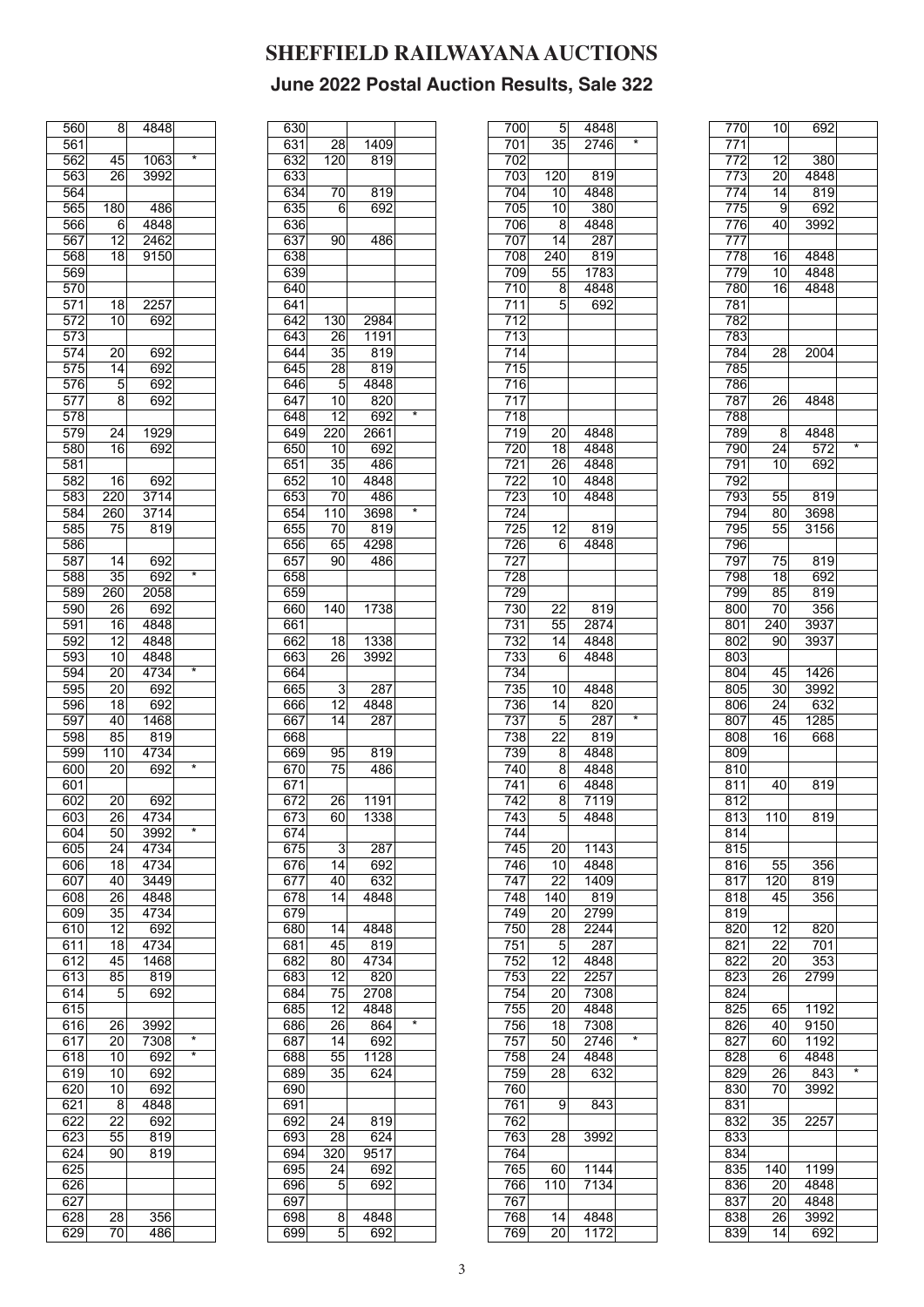| 840<br>18<br>1644<br>35<br>841<br>308<br>842<br>10<br>692<br>843<br>50<br>692<br>*<br>45<br>844<br>692<br>845<br>4848<br>9<br>846<br>120<br>486<br>847<br>848<br>8<br>4848<br>$\overline{\ast}$<br>849<br>20<br>692<br>130<br>1172<br>850<br>$\overline{18}$<br>851<br>4848<br>852<br>1172<br>60<br>4848<br>853<br>10<br>854<br>855<br>26<br>2746<br>$\star$<br>856<br>2746<br>30 |  |
|-----------------------------------------------------------------------------------------------------------------------------------------------------------------------------------------------------------------------------------------------------------------------------------------------------------------------------------------------------------------------------------|--|
|                                                                                                                                                                                                                                                                                                                                                                                   |  |
|                                                                                                                                                                                                                                                                                                                                                                                   |  |
|                                                                                                                                                                                                                                                                                                                                                                                   |  |
|                                                                                                                                                                                                                                                                                                                                                                                   |  |
|                                                                                                                                                                                                                                                                                                                                                                                   |  |
|                                                                                                                                                                                                                                                                                                                                                                                   |  |
|                                                                                                                                                                                                                                                                                                                                                                                   |  |
|                                                                                                                                                                                                                                                                                                                                                                                   |  |
|                                                                                                                                                                                                                                                                                                                                                                                   |  |
|                                                                                                                                                                                                                                                                                                                                                                                   |  |
|                                                                                                                                                                                                                                                                                                                                                                                   |  |
|                                                                                                                                                                                                                                                                                                                                                                                   |  |
|                                                                                                                                                                                                                                                                                                                                                                                   |  |
|                                                                                                                                                                                                                                                                                                                                                                                   |  |
|                                                                                                                                                                                                                                                                                                                                                                                   |  |
|                                                                                                                                                                                                                                                                                                                                                                                   |  |
|                                                                                                                                                                                                                                                                                                                                                                                   |  |
|                                                                                                                                                                                                                                                                                                                                                                                   |  |
|                                                                                                                                                                                                                                                                                                                                                                                   |  |
| 857                                                                                                                                                                                                                                                                                                                                                                               |  |
| 20<br>851<br>858                                                                                                                                                                                                                                                                                                                                                                  |  |
| 859<br>1529<br>170                                                                                                                                                                                                                                                                                                                                                                |  |
| 860<br>28<br>4848                                                                                                                                                                                                                                                                                                                                                                 |  |
| 861<br>120<br>1529                                                                                                                                                                                                                                                                                                                                                                |  |
| 60<br>8682<br>862                                                                                                                                                                                                                                                                                                                                                                 |  |
| $\star$<br>45<br>377<br>863                                                                                                                                                                                                                                                                                                                                                       |  |
|                                                                                                                                                                                                                                                                                                                                                                                   |  |
| 864<br>$\overline{20}$<br>1409                                                                                                                                                                                                                                                                                                                                                    |  |
| 3992<br>865<br>65                                                                                                                                                                                                                                                                                                                                                                 |  |
| 866<br>10<br>820                                                                                                                                                                                                                                                                                                                                                                  |  |
| 4734<br>867<br>80                                                                                                                                                                                                                                                                                                                                                                 |  |
| 868                                                                                                                                                                                                                                                                                                                                                                               |  |
| 869                                                                                                                                                                                                                                                                                                                                                                               |  |
| 870                                                                                                                                                                                                                                                                                                                                                                               |  |
| 871                                                                                                                                                                                                                                                                                                                                                                               |  |
| 872                                                                                                                                                                                                                                                                                                                                                                               |  |
| $\overline{\ast}$                                                                                                                                                                                                                                                                                                                                                                 |  |
| 873<br>35<br>1871                                                                                                                                                                                                                                                                                                                                                                 |  |
| 874<br>75<br>249                                                                                                                                                                                                                                                                                                                                                                  |  |
| 875<br>249<br>60                                                                                                                                                                                                                                                                                                                                                                  |  |
| 1379<br>876<br>75                                                                                                                                                                                                                                                                                                                                                                 |  |
| 820<br>877<br>10                                                                                                                                                                                                                                                                                                                                                                  |  |
| 8<br>820<br>878                                                                                                                                                                                                                                                                                                                                                                   |  |
| 10<br>879<br>287                                                                                                                                                                                                                                                                                                                                                                  |  |
| $\star$<br>880<br>10<br>287                                                                                                                                                                                                                                                                                                                                                       |  |
| 20<br>881<br>1871                                                                                                                                                                                                                                                                                                                                                                 |  |
| 882                                                                                                                                                                                                                                                                                                                                                                               |  |
|                                                                                                                                                                                                                                                                                                                                                                                   |  |
| 883<br>180<br>819<br>×                                                                                                                                                                                                                                                                                                                                                            |  |
| 884<br>170<br>338                                                                                                                                                                                                                                                                                                                                                                 |  |
| 885                                                                                                                                                                                                                                                                                                                                                                               |  |
|                                                                                                                                                                                                                                                                                                                                                                                   |  |
| 886<br>180<br>240                                                                                                                                                                                                                                                                                                                                                                 |  |
| 22<br>887<br>819                                                                                                                                                                                                                                                                                                                                                                  |  |
| 624<br>888<br>70                                                                                                                                                                                                                                                                                                                                                                  |  |
| 889<br>30<br>819                                                                                                                                                                                                                                                                                                                                                                  |  |
|                                                                                                                                                                                                                                                                                                                                                                                   |  |
| 890<br>75<br>240                                                                                                                                                                                                                                                                                                                                                                  |  |
| 1172<br>891<br>65                                                                                                                                                                                                                                                                                                                                                                 |  |
| 892                                                                                                                                                                                                                                                                                                                                                                               |  |
| 893                                                                                                                                                                                                                                                                                                                                                                               |  |
| 894                                                                                                                                                                                                                                                                                                                                                                               |  |
| 895<br>12<br>4848                                                                                                                                                                                                                                                                                                                                                                 |  |
| $\overline{\ast}$<br>896<br>40<br>2799                                                                                                                                                                                                                                                                                                                                            |  |
| 1409<br>897<br>40                                                                                                                                                                                                                                                                                                                                                                 |  |
| 898                                                                                                                                                                                                                                                                                                                                                                               |  |
| 899<br>180                                                                                                                                                                                                                                                                                                                                                                        |  |
| 8274                                                                                                                                                                                                                                                                                                                                                                              |  |
| 24<br>900<br>692                                                                                                                                                                                                                                                                                                                                                                  |  |
| 12<br>901<br>4848                                                                                                                                                                                                                                                                                                                                                                 |  |
| 4848<br>902<br>10                                                                                                                                                                                                                                                                                                                                                                 |  |
| $\star$<br>903<br>16<br>692                                                                                                                                                                                                                                                                                                                                                       |  |
| 4734<br>80<br>904                                                                                                                                                                                                                                                                                                                                                                 |  |
| 905<br>90<br>1529                                                                                                                                                                                                                                                                                                                                                                 |  |
| *<br>906<br>12<br>820                                                                                                                                                                                                                                                                                                                                                             |  |
| 907                                                                                                                                                                                                                                                                                                                                                                               |  |
| 908                                                                                                                                                                                                                                                                                                                                                                               |  |

|                  |                  | 1529             |         |
|------------------|------------------|------------------|---------|
| 910              | 110              |                  |         |
| 911              | 130              | 2244             |         |
| 912              | $\overline{20}$  | 7308             |         |
|                  |                  |                  |         |
| 913              |                  |                  |         |
| 914              | 190              | 240              |         |
| 915              | 35               | 1409             |         |
|                  |                  |                  |         |
| 916              | $\overline{35}$  | 692              |         |
| $\overline{917}$ |                  |                  |         |
| 918              | 130              | 1783             |         |
|                  |                  |                  |         |
| 919              | $\overline{10}$  | 576              |         |
| 920              | 14               | 4848             |         |
| 921              | 16               | 1497             | $\star$ |
|                  |                  |                  |         |
| 922              |                  |                  |         |
| 923              |                  |                  |         |
| $92\overline{4}$ | 20               | 692              |         |
|                  |                  |                  |         |
| 925              |                  |                  |         |
| 926              |                  |                  |         |
| 927              |                  |                  |         |
|                  |                  |                  |         |
| 928              |                  |                  |         |
| 929              |                  |                  |         |
| 930              | 90               | 7228             |         |
|                  |                  |                  |         |
| 931              | 8                | 820              |         |
| 932              |                  |                  |         |
| 9331             | 28               | 1849             |         |
|                  |                  |                  |         |
| 934              | 30               | 1849             |         |
| 935              | 10               | 914              |         |
| 936              | 26               | 1849             |         |
|                  |                  |                  |         |
| 937              |                  |                  |         |
| 938              | 70               | 1849             |         |
| 939              |                  |                  |         |
|                  |                  |                  |         |
| 940              |                  |                  |         |
| 941              | 14               | 701              |         |
| 942              | 30               | 3186             |         |
|                  |                  |                  |         |
| 943              |                  |                  |         |
| 944              |                  |                  |         |
| 945              | 5                | 4848             |         |
|                  |                  |                  |         |
| 946              |                  |                  |         |
| 947              |                  |                  |         |
| 948              | 22               | 1468             |         |
|                  |                  |                  |         |
| 949              | 80               | 1172             |         |
| 950              | 10               | 353              |         |
| 951              | $\overline{22}$  | 1172             |         |
|                  |                  |                  |         |
| 952              | 22               | 1172             |         |
| 953              | 20               | 1172             | *       |
| 954              | 28               | 9324             |         |
| 955              |                  | 3572             |         |
|                  | 70               |                  |         |
| 956              | 50               | 356              |         |
| 957              | 12               | 572              |         |
|                  |                  | 1172             |         |
| 958              | 35               |                  |         |
| 959              |                  |                  |         |
| 960              | 14               | 8100             |         |
| 961              | 85               | $\frac{1}{9517}$ |         |
|                  |                  |                  |         |
| 962              |                  |                  |         |
| 963              | 70               | 1192             |         |
| 964              | 50               | 3068             |         |
|                  |                  |                  |         |
| 965              |                  |                  |         |
| 966              |                  |                  |         |
| 967              |                  |                  |         |
|                  |                  |                  |         |
| 968              |                  |                  |         |
| 969              | 12               | 3935             |         |
| 970              | 40               | 4181             |         |
|                  |                  |                  |         |
| 971              | 120              | 3068             |         |
| 972              | 480              | 2945             |         |
| $9\overline{7}3$ |                  |                  |         |
|                  |                  |                  |         |
| $97\overline{4}$ |                  |                  |         |
| 975              | 10               | 4848             |         |
| 976              | $\overline{210}$ | 3068             |         |
|                  |                  |                  |         |
| 977              |                  |                  |         |
| 978              | 26               | 7309             |         |
| 979              |                  |                  |         |

| 980  | 18              | 1497              |   |
|------|-----------------|-------------------|---|
| 981  | 230             | 3068              |   |
| 982  | 180             | 3068              |   |
| 983  | 140             | 3068              |   |
| 984  | 90              | 3068              |   |
| 985  |                 |                   |   |
| 986  |                 |                   |   |
| 987  |                 |                   |   |
| 988  |                 |                   |   |
| 989  |                 |                   |   |
| 990  | 160             | 4203              |   |
| 991  | 10              | 3583              |   |
| 992  | 18              | 3583              |   |
| 993  | $\overline{4}$  | 3583              |   |
| 994  |                 |                   |   |
| 995  | 85              | 2616              |   |
| 996  | 10              | 3583              |   |
| 997  | 20              | 2616              | * |
| 998  |                 |                   |   |
| 999  | 10              | 3583              |   |
| 1000 | 10              | 3583              |   |
| 1001 | 10              | 3583              |   |
| 1002 | 50              | 3583              | * |
| 1003 | 45              | 4115              |   |
| 1004 | $\overline{22}$ | 3583              |   |
| 1005 | 1               | 3583              |   |
|      | $\overline{1}$  | 2616              |   |
| 1006 |                 |                   |   |
| 1007 | 70              | 4203              |   |
| 1008 | 12              | 2616              |   |
| 1009 | 80              | 4203              |   |
| 1010 |                 |                   |   |
| 1011 |                 |                   |   |
| 1012 | 40              | 1016              |   |
| 1013 | 120             | 4203              |   |
| 1014 | 95              | 2945              |   |
| 1015 |                 |                   |   |
| 1016 | 16              | 3935              |   |
| 1017 | 240             | 3771              |   |
| 1018 | 16              | 768               |   |
| 1019 |                 |                   |   |
| 1020 |                 |                   |   |
| 1021 | 10              | 1644              |   |
| 1022 |                 |                   |   |
| 1023 |                 |                   |   |
| 1024 | 18              | 534               |   |
| 1025 | 60              | $\frac{1}{18}$ 17 |   |
| 1026 |                 |                   |   |
| 1027 |                 |                   |   |
| 1028 | 40              | 459               | * |
| 1029 |                 |                   |   |
| 1030 |                 |                   |   |
| 1031 |                 |                   |   |
| 1032 |                 |                   |   |
| 1033 |                 |                   |   |
|      |                 |                   |   |
| 1034 | 40              | 1779              | * |
| 1035 | 80              | 246               |   |
| 1036 | 20              | 657               |   |
| 1037 | 70              | 246               |   |
| 1038 | 28              | 1172              |   |
| 1039 | 65              | 1779              |   |
| 1040 | 12              | 820               |   |
|      |                 |                   |   |
| 1041 |                 |                   |   |
| 1042 | 22              | 843               |   |
| 1043 | 12              | 843               |   |
| 1044 | 12              | 962               |   |
| 1045 | 65              | 3449              |   |
| 1046 | 70              | 3449              |   |
| 1047 | 75              | 3449              |   |
| 1048 | 65              | 3449              |   |

| 1052<br>843<br>18<br>1053<br>24<br>843<br>843<br>1054<br>30<br>$\overline{22}$<br>843<br>1055<br>65<br>$\overline{9}541$<br>1056<br>$\overline{210}$<br>1057<br>1063<br>220<br>1063<br>1058<br>$\overline{20}$<br>1059<br>353<br>$\star$<br>7309<br>1060<br>220<br>4738<br>1061<br>540<br>1062<br>480<br>1581<br>4738<br>1063<br>290<br>1064<br>480<br>1581<br>360<br>1581<br>1065<br>320<br>1581<br>1066<br>$\overline{\ast}$<br>$\overline{250}$<br>1581<br>1067<br>7309<br>1068<br>160<br>7309<br>1069<br>190<br>1070<br>440<br>4176<br>1071<br>320<br>1788<br>1581<br>1072<br>380<br>1073<br>1074<br>270<br>271<br>1075<br>7309<br>70<br>1076<br>4734<br><b>60</b><br>1077<br>260<br>1581<br>1078<br>$\overline{80}$<br>1368<br>1079<br>$\overline{210}$<br>1409<br>330<br>4985<br>1080<br>1081<br>1082<br>9537<br>240<br>1083<br>1<br>353<br>1084<br>701<br>60<br>4743<br>1085<br>60<br>7309<br>1086<br>170<br>1087<br>843<br>70<br>1088<br>360<br>4176<br>1089<br>4743<br>80<br>30<br>1090<br>820<br>1091<br>843<br>60<br>1092<br>12<br>4848<br>1093<br>70<br>1409<br>9537<br>100<br>1094<br>*<br>1095<br>55<br>1138<br>1096<br>843<br>40<br>30<br>1097<br>4848<br>1098<br>1099<br>190<br>4176<br>7228<br>1100<br>70<br>*<br>1101<br>40<br>843<br>1102<br>1063<br>190<br>*<br>$\overline{5}5$<br>911<br>1103<br>1104<br>10<br>9324<br>1105<br>100<br>1409<br>*<br>1106<br>40<br>843<br>1107<br>40<br>843<br>1108<br>820<br>18<br>1109<br>140<br>1581<br>*<br>1110<br>45<br>843<br>1111<br>820<br>10<br>1112<br>911<br>90<br>1113<br>4743<br>70<br>*<br>120<br>1133<br>1114<br>$\overline{1}115$<br>130<br>1581<br>1116<br>140<br>4743<br>1117<br>16<br>4963<br>22<br>820<br>1118<br>1119 | 1050 | 65              | 246  |                   |
|------------------------------------------------------------------------------------------------------------------------------------------------------------------------------------------------------------------------------------------------------------------------------------------------------------------------------------------------------------------------------------------------------------------------------------------------------------------------------------------------------------------------------------------------------------------------------------------------------------------------------------------------------------------------------------------------------------------------------------------------------------------------------------------------------------------------------------------------------------------------------------------------------------------------------------------------------------------------------------------------------------------------------------------------------------------------------------------------------------------------------------------------------------------------------------------------------------------------------------------------------------------------------------------------------------------------------------------------------------------------------------------------------------------------------------------------------------------------------------------------------------------------------------------------------------------------------------------------------------------------------------------------------------------------------------------------|------|-----------------|------|-------------------|
|                                                                                                                                                                                                                                                                                                                                                                                                                                                                                                                                                                                                                                                                                                                                                                                                                                                                                                                                                                                                                                                                                                                                                                                                                                                                                                                                                                                                                                                                                                                                                                                                                                                                                                | 1051 | $\overline{50}$ | 3992 | $\overline{\ast}$ |
|                                                                                                                                                                                                                                                                                                                                                                                                                                                                                                                                                                                                                                                                                                                                                                                                                                                                                                                                                                                                                                                                                                                                                                                                                                                                                                                                                                                                                                                                                                                                                                                                                                                                                                |      |                 |      |                   |
|                                                                                                                                                                                                                                                                                                                                                                                                                                                                                                                                                                                                                                                                                                                                                                                                                                                                                                                                                                                                                                                                                                                                                                                                                                                                                                                                                                                                                                                                                                                                                                                                                                                                                                |      |                 |      |                   |
|                                                                                                                                                                                                                                                                                                                                                                                                                                                                                                                                                                                                                                                                                                                                                                                                                                                                                                                                                                                                                                                                                                                                                                                                                                                                                                                                                                                                                                                                                                                                                                                                                                                                                                |      |                 |      |                   |
|                                                                                                                                                                                                                                                                                                                                                                                                                                                                                                                                                                                                                                                                                                                                                                                                                                                                                                                                                                                                                                                                                                                                                                                                                                                                                                                                                                                                                                                                                                                                                                                                                                                                                                |      |                 |      |                   |
|                                                                                                                                                                                                                                                                                                                                                                                                                                                                                                                                                                                                                                                                                                                                                                                                                                                                                                                                                                                                                                                                                                                                                                                                                                                                                                                                                                                                                                                                                                                                                                                                                                                                                                |      |                 |      |                   |
|                                                                                                                                                                                                                                                                                                                                                                                                                                                                                                                                                                                                                                                                                                                                                                                                                                                                                                                                                                                                                                                                                                                                                                                                                                                                                                                                                                                                                                                                                                                                                                                                                                                                                                |      |                 |      |                   |
|                                                                                                                                                                                                                                                                                                                                                                                                                                                                                                                                                                                                                                                                                                                                                                                                                                                                                                                                                                                                                                                                                                                                                                                                                                                                                                                                                                                                                                                                                                                                                                                                                                                                                                |      |                 |      |                   |
|                                                                                                                                                                                                                                                                                                                                                                                                                                                                                                                                                                                                                                                                                                                                                                                                                                                                                                                                                                                                                                                                                                                                                                                                                                                                                                                                                                                                                                                                                                                                                                                                                                                                                                |      |                 |      |                   |
|                                                                                                                                                                                                                                                                                                                                                                                                                                                                                                                                                                                                                                                                                                                                                                                                                                                                                                                                                                                                                                                                                                                                                                                                                                                                                                                                                                                                                                                                                                                                                                                                                                                                                                |      |                 |      |                   |
|                                                                                                                                                                                                                                                                                                                                                                                                                                                                                                                                                                                                                                                                                                                                                                                                                                                                                                                                                                                                                                                                                                                                                                                                                                                                                                                                                                                                                                                                                                                                                                                                                                                                                                |      |                 |      |                   |
|                                                                                                                                                                                                                                                                                                                                                                                                                                                                                                                                                                                                                                                                                                                                                                                                                                                                                                                                                                                                                                                                                                                                                                                                                                                                                                                                                                                                                                                                                                                                                                                                                                                                                                |      |                 |      |                   |
|                                                                                                                                                                                                                                                                                                                                                                                                                                                                                                                                                                                                                                                                                                                                                                                                                                                                                                                                                                                                                                                                                                                                                                                                                                                                                                                                                                                                                                                                                                                                                                                                                                                                                                |      |                 |      |                   |
|                                                                                                                                                                                                                                                                                                                                                                                                                                                                                                                                                                                                                                                                                                                                                                                                                                                                                                                                                                                                                                                                                                                                                                                                                                                                                                                                                                                                                                                                                                                                                                                                                                                                                                |      |                 |      |                   |
|                                                                                                                                                                                                                                                                                                                                                                                                                                                                                                                                                                                                                                                                                                                                                                                                                                                                                                                                                                                                                                                                                                                                                                                                                                                                                                                                                                                                                                                                                                                                                                                                                                                                                                |      |                 |      |                   |
|                                                                                                                                                                                                                                                                                                                                                                                                                                                                                                                                                                                                                                                                                                                                                                                                                                                                                                                                                                                                                                                                                                                                                                                                                                                                                                                                                                                                                                                                                                                                                                                                                                                                                                |      |                 |      |                   |
|                                                                                                                                                                                                                                                                                                                                                                                                                                                                                                                                                                                                                                                                                                                                                                                                                                                                                                                                                                                                                                                                                                                                                                                                                                                                                                                                                                                                                                                                                                                                                                                                                                                                                                |      |                 |      |                   |
|                                                                                                                                                                                                                                                                                                                                                                                                                                                                                                                                                                                                                                                                                                                                                                                                                                                                                                                                                                                                                                                                                                                                                                                                                                                                                                                                                                                                                                                                                                                                                                                                                                                                                                |      |                 |      |                   |
|                                                                                                                                                                                                                                                                                                                                                                                                                                                                                                                                                                                                                                                                                                                                                                                                                                                                                                                                                                                                                                                                                                                                                                                                                                                                                                                                                                                                                                                                                                                                                                                                                                                                                                |      |                 |      |                   |
|                                                                                                                                                                                                                                                                                                                                                                                                                                                                                                                                                                                                                                                                                                                                                                                                                                                                                                                                                                                                                                                                                                                                                                                                                                                                                                                                                                                                                                                                                                                                                                                                                                                                                                |      |                 |      |                   |
|                                                                                                                                                                                                                                                                                                                                                                                                                                                                                                                                                                                                                                                                                                                                                                                                                                                                                                                                                                                                                                                                                                                                                                                                                                                                                                                                                                                                                                                                                                                                                                                                                                                                                                |      |                 |      |                   |
|                                                                                                                                                                                                                                                                                                                                                                                                                                                                                                                                                                                                                                                                                                                                                                                                                                                                                                                                                                                                                                                                                                                                                                                                                                                                                                                                                                                                                                                                                                                                                                                                                                                                                                |      |                 |      |                   |
|                                                                                                                                                                                                                                                                                                                                                                                                                                                                                                                                                                                                                                                                                                                                                                                                                                                                                                                                                                                                                                                                                                                                                                                                                                                                                                                                                                                                                                                                                                                                                                                                                                                                                                |      |                 |      |                   |
|                                                                                                                                                                                                                                                                                                                                                                                                                                                                                                                                                                                                                                                                                                                                                                                                                                                                                                                                                                                                                                                                                                                                                                                                                                                                                                                                                                                                                                                                                                                                                                                                                                                                                                |      |                 |      |                   |
|                                                                                                                                                                                                                                                                                                                                                                                                                                                                                                                                                                                                                                                                                                                                                                                                                                                                                                                                                                                                                                                                                                                                                                                                                                                                                                                                                                                                                                                                                                                                                                                                                                                                                                |      |                 |      |                   |
|                                                                                                                                                                                                                                                                                                                                                                                                                                                                                                                                                                                                                                                                                                                                                                                                                                                                                                                                                                                                                                                                                                                                                                                                                                                                                                                                                                                                                                                                                                                                                                                                                                                                                                |      |                 |      |                   |
|                                                                                                                                                                                                                                                                                                                                                                                                                                                                                                                                                                                                                                                                                                                                                                                                                                                                                                                                                                                                                                                                                                                                                                                                                                                                                                                                                                                                                                                                                                                                                                                                                                                                                                |      |                 |      |                   |
|                                                                                                                                                                                                                                                                                                                                                                                                                                                                                                                                                                                                                                                                                                                                                                                                                                                                                                                                                                                                                                                                                                                                                                                                                                                                                                                                                                                                                                                                                                                                                                                                                                                                                                |      |                 |      |                   |
|                                                                                                                                                                                                                                                                                                                                                                                                                                                                                                                                                                                                                                                                                                                                                                                                                                                                                                                                                                                                                                                                                                                                                                                                                                                                                                                                                                                                                                                                                                                                                                                                                                                                                                |      |                 |      |                   |
|                                                                                                                                                                                                                                                                                                                                                                                                                                                                                                                                                                                                                                                                                                                                                                                                                                                                                                                                                                                                                                                                                                                                                                                                                                                                                                                                                                                                                                                                                                                                                                                                                                                                                                |      |                 |      |                   |
|                                                                                                                                                                                                                                                                                                                                                                                                                                                                                                                                                                                                                                                                                                                                                                                                                                                                                                                                                                                                                                                                                                                                                                                                                                                                                                                                                                                                                                                                                                                                                                                                                                                                                                |      |                 |      |                   |
|                                                                                                                                                                                                                                                                                                                                                                                                                                                                                                                                                                                                                                                                                                                                                                                                                                                                                                                                                                                                                                                                                                                                                                                                                                                                                                                                                                                                                                                                                                                                                                                                                                                                                                |      |                 |      |                   |
|                                                                                                                                                                                                                                                                                                                                                                                                                                                                                                                                                                                                                                                                                                                                                                                                                                                                                                                                                                                                                                                                                                                                                                                                                                                                                                                                                                                                                                                                                                                                                                                                                                                                                                |      |                 |      |                   |
|                                                                                                                                                                                                                                                                                                                                                                                                                                                                                                                                                                                                                                                                                                                                                                                                                                                                                                                                                                                                                                                                                                                                                                                                                                                                                                                                                                                                                                                                                                                                                                                                                                                                                                |      |                 |      |                   |
|                                                                                                                                                                                                                                                                                                                                                                                                                                                                                                                                                                                                                                                                                                                                                                                                                                                                                                                                                                                                                                                                                                                                                                                                                                                                                                                                                                                                                                                                                                                                                                                                                                                                                                |      |                 |      |                   |
|                                                                                                                                                                                                                                                                                                                                                                                                                                                                                                                                                                                                                                                                                                                                                                                                                                                                                                                                                                                                                                                                                                                                                                                                                                                                                                                                                                                                                                                                                                                                                                                                                                                                                                |      |                 |      |                   |
|                                                                                                                                                                                                                                                                                                                                                                                                                                                                                                                                                                                                                                                                                                                                                                                                                                                                                                                                                                                                                                                                                                                                                                                                                                                                                                                                                                                                                                                                                                                                                                                                                                                                                                |      |                 |      |                   |
|                                                                                                                                                                                                                                                                                                                                                                                                                                                                                                                                                                                                                                                                                                                                                                                                                                                                                                                                                                                                                                                                                                                                                                                                                                                                                                                                                                                                                                                                                                                                                                                                                                                                                                |      |                 |      |                   |
|                                                                                                                                                                                                                                                                                                                                                                                                                                                                                                                                                                                                                                                                                                                                                                                                                                                                                                                                                                                                                                                                                                                                                                                                                                                                                                                                                                                                                                                                                                                                                                                                                                                                                                |      |                 |      |                   |
|                                                                                                                                                                                                                                                                                                                                                                                                                                                                                                                                                                                                                                                                                                                                                                                                                                                                                                                                                                                                                                                                                                                                                                                                                                                                                                                                                                                                                                                                                                                                                                                                                                                                                                |      |                 |      |                   |
|                                                                                                                                                                                                                                                                                                                                                                                                                                                                                                                                                                                                                                                                                                                                                                                                                                                                                                                                                                                                                                                                                                                                                                                                                                                                                                                                                                                                                                                                                                                                                                                                                                                                                                |      |                 |      |                   |
|                                                                                                                                                                                                                                                                                                                                                                                                                                                                                                                                                                                                                                                                                                                                                                                                                                                                                                                                                                                                                                                                                                                                                                                                                                                                                                                                                                                                                                                                                                                                                                                                                                                                                                |      |                 |      |                   |
|                                                                                                                                                                                                                                                                                                                                                                                                                                                                                                                                                                                                                                                                                                                                                                                                                                                                                                                                                                                                                                                                                                                                                                                                                                                                                                                                                                                                                                                                                                                                                                                                                                                                                                |      |                 |      |                   |
|                                                                                                                                                                                                                                                                                                                                                                                                                                                                                                                                                                                                                                                                                                                                                                                                                                                                                                                                                                                                                                                                                                                                                                                                                                                                                                                                                                                                                                                                                                                                                                                                                                                                                                |      |                 |      |                   |
|                                                                                                                                                                                                                                                                                                                                                                                                                                                                                                                                                                                                                                                                                                                                                                                                                                                                                                                                                                                                                                                                                                                                                                                                                                                                                                                                                                                                                                                                                                                                                                                                                                                                                                |      |                 |      |                   |
|                                                                                                                                                                                                                                                                                                                                                                                                                                                                                                                                                                                                                                                                                                                                                                                                                                                                                                                                                                                                                                                                                                                                                                                                                                                                                                                                                                                                                                                                                                                                                                                                                                                                                                |      |                 |      |                   |
|                                                                                                                                                                                                                                                                                                                                                                                                                                                                                                                                                                                                                                                                                                                                                                                                                                                                                                                                                                                                                                                                                                                                                                                                                                                                                                                                                                                                                                                                                                                                                                                                                                                                                                |      |                 |      |                   |
|                                                                                                                                                                                                                                                                                                                                                                                                                                                                                                                                                                                                                                                                                                                                                                                                                                                                                                                                                                                                                                                                                                                                                                                                                                                                                                                                                                                                                                                                                                                                                                                                                                                                                                |      |                 |      |                   |
|                                                                                                                                                                                                                                                                                                                                                                                                                                                                                                                                                                                                                                                                                                                                                                                                                                                                                                                                                                                                                                                                                                                                                                                                                                                                                                                                                                                                                                                                                                                                                                                                                                                                                                |      |                 |      |                   |
|                                                                                                                                                                                                                                                                                                                                                                                                                                                                                                                                                                                                                                                                                                                                                                                                                                                                                                                                                                                                                                                                                                                                                                                                                                                                                                                                                                                                                                                                                                                                                                                                                                                                                                |      |                 |      |                   |
|                                                                                                                                                                                                                                                                                                                                                                                                                                                                                                                                                                                                                                                                                                                                                                                                                                                                                                                                                                                                                                                                                                                                                                                                                                                                                                                                                                                                                                                                                                                                                                                                                                                                                                |      |                 |      |                   |
|                                                                                                                                                                                                                                                                                                                                                                                                                                                                                                                                                                                                                                                                                                                                                                                                                                                                                                                                                                                                                                                                                                                                                                                                                                                                                                                                                                                                                                                                                                                                                                                                                                                                                                |      |                 |      |                   |
|                                                                                                                                                                                                                                                                                                                                                                                                                                                                                                                                                                                                                                                                                                                                                                                                                                                                                                                                                                                                                                                                                                                                                                                                                                                                                                                                                                                                                                                                                                                                                                                                                                                                                                |      |                 |      |                   |
|                                                                                                                                                                                                                                                                                                                                                                                                                                                                                                                                                                                                                                                                                                                                                                                                                                                                                                                                                                                                                                                                                                                                                                                                                                                                                                                                                                                                                                                                                                                                                                                                                                                                                                |      |                 |      |                   |
|                                                                                                                                                                                                                                                                                                                                                                                                                                                                                                                                                                                                                                                                                                                                                                                                                                                                                                                                                                                                                                                                                                                                                                                                                                                                                                                                                                                                                                                                                                                                                                                                                                                                                                |      |                 |      |                   |
|                                                                                                                                                                                                                                                                                                                                                                                                                                                                                                                                                                                                                                                                                                                                                                                                                                                                                                                                                                                                                                                                                                                                                                                                                                                                                                                                                                                                                                                                                                                                                                                                                                                                                                |      |                 |      |                   |
|                                                                                                                                                                                                                                                                                                                                                                                                                                                                                                                                                                                                                                                                                                                                                                                                                                                                                                                                                                                                                                                                                                                                                                                                                                                                                                                                                                                                                                                                                                                                                                                                                                                                                                |      |                 |      |                   |
|                                                                                                                                                                                                                                                                                                                                                                                                                                                                                                                                                                                                                                                                                                                                                                                                                                                                                                                                                                                                                                                                                                                                                                                                                                                                                                                                                                                                                                                                                                                                                                                                                                                                                                |      |                 |      |                   |
|                                                                                                                                                                                                                                                                                                                                                                                                                                                                                                                                                                                                                                                                                                                                                                                                                                                                                                                                                                                                                                                                                                                                                                                                                                                                                                                                                                                                                                                                                                                                                                                                                                                                                                |      |                 |      |                   |
|                                                                                                                                                                                                                                                                                                                                                                                                                                                                                                                                                                                                                                                                                                                                                                                                                                                                                                                                                                                                                                                                                                                                                                                                                                                                                                                                                                                                                                                                                                                                                                                                                                                                                                |      |                 |      |                   |
|                                                                                                                                                                                                                                                                                                                                                                                                                                                                                                                                                                                                                                                                                                                                                                                                                                                                                                                                                                                                                                                                                                                                                                                                                                                                                                                                                                                                                                                                                                                                                                                                                                                                                                |      |                 |      |                   |
|                                                                                                                                                                                                                                                                                                                                                                                                                                                                                                                                                                                                                                                                                                                                                                                                                                                                                                                                                                                                                                                                                                                                                                                                                                                                                                                                                                                                                                                                                                                                                                                                                                                                                                |      |                 |      |                   |
|                                                                                                                                                                                                                                                                                                                                                                                                                                                                                                                                                                                                                                                                                                                                                                                                                                                                                                                                                                                                                                                                                                                                                                                                                                                                                                                                                                                                                                                                                                                                                                                                                                                                                                |      |                 |      |                   |
|                                                                                                                                                                                                                                                                                                                                                                                                                                                                                                                                                                                                                                                                                                                                                                                                                                                                                                                                                                                                                                                                                                                                                                                                                                                                                                                                                                                                                                                                                                                                                                                                                                                                                                |      |                 |      |                   |
|                                                                                                                                                                                                                                                                                                                                                                                                                                                                                                                                                                                                                                                                                                                                                                                                                                                                                                                                                                                                                                                                                                                                                                                                                                                                                                                                                                                                                                                                                                                                                                                                                                                                                                |      |                 |      |                   |
|                                                                                                                                                                                                                                                                                                                                                                                                                                                                                                                                                                                                                                                                                                                                                                                                                                                                                                                                                                                                                                                                                                                                                                                                                                                                                                                                                                                                                                                                                                                                                                                                                                                                                                |      |                 |      |                   |
|                                                                                                                                                                                                                                                                                                                                                                                                                                                                                                                                                                                                                                                                                                                                                                                                                                                                                                                                                                                                                                                                                                                                                                                                                                                                                                                                                                                                                                                                                                                                                                                                                                                                                                |      |                 |      |                   |
|                                                                                                                                                                                                                                                                                                                                                                                                                                                                                                                                                                                                                                                                                                                                                                                                                                                                                                                                                                                                                                                                                                                                                                                                                                                                                                                                                                                                                                                                                                                                                                                                                                                                                                |      |                 |      |                   |
|                                                                                                                                                                                                                                                                                                                                                                                                                                                                                                                                                                                                                                                                                                                                                                                                                                                                                                                                                                                                                                                                                                                                                                                                                                                                                                                                                                                                                                                                                                                                                                                                                                                                                                |      |                 |      |                   |
|                                                                                                                                                                                                                                                                                                                                                                                                                                                                                                                                                                                                                                                                                                                                                                                                                                                                                                                                                                                                                                                                                                                                                                                                                                                                                                                                                                                                                                                                                                                                                                                                                                                                                                |      |                 |      |                   |
|                                                                                                                                                                                                                                                                                                                                                                                                                                                                                                                                                                                                                                                                                                                                                                                                                                                                                                                                                                                                                                                                                                                                                                                                                                                                                                                                                                                                                                                                                                                                                                                                                                                                                                |      |                 |      |                   |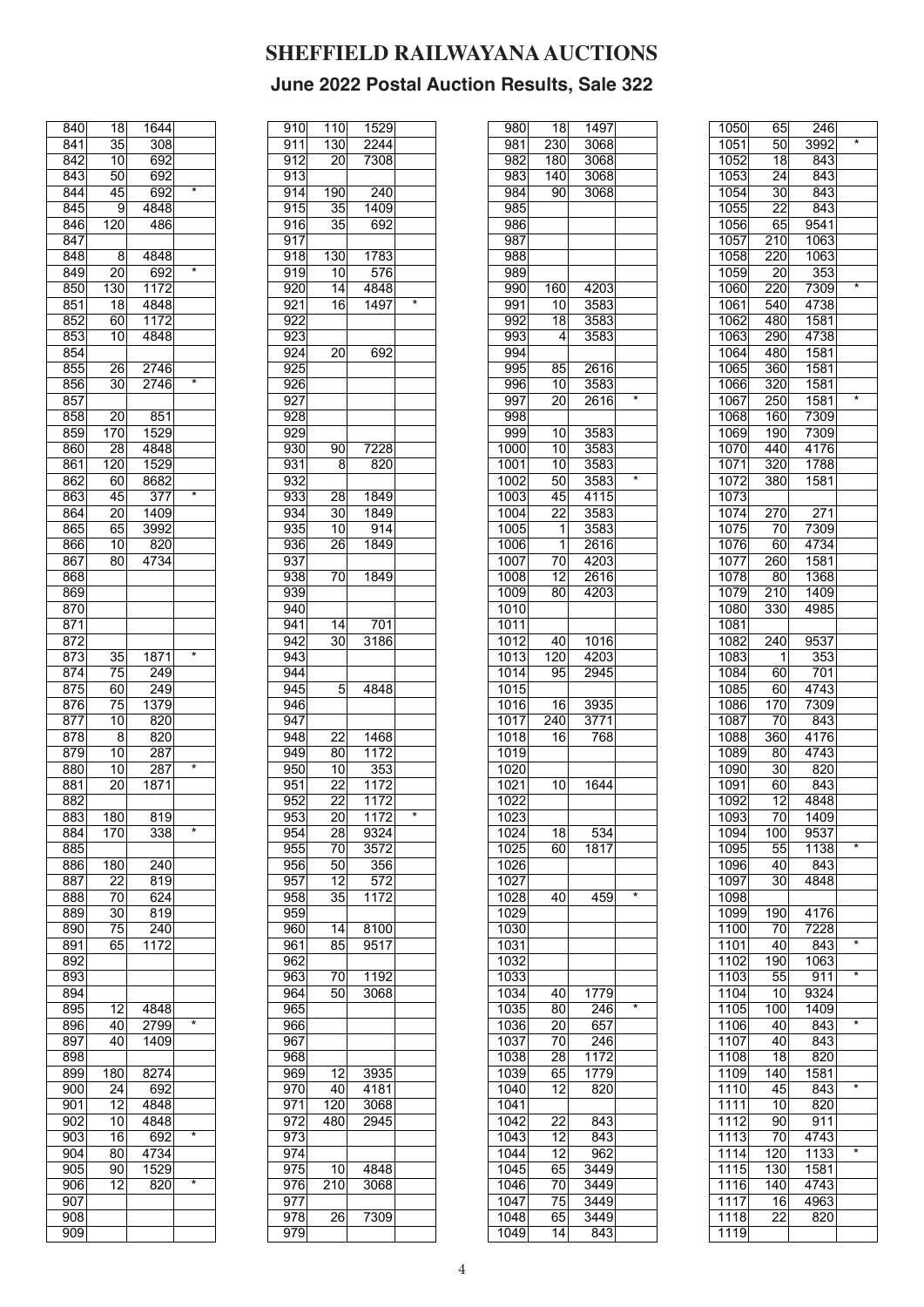| $\overline{30}$ | 4963                                                                                                                                                                                                                                                |                                                                                                                                                                                                                                                                                   |
|-----------------|-----------------------------------------------------------------------------------------------------------------------------------------------------------------------------------------------------------------------------------------------------|-----------------------------------------------------------------------------------------------------------------------------------------------------------------------------------------------------------------------------------------------------------------------------------|
|                 |                                                                                                                                                                                                                                                     | $\star$                                                                                                                                                                                                                                                                           |
|                 |                                                                                                                                                                                                                                                     | ∗                                                                                                                                                                                                                                                                                 |
|                 |                                                                                                                                                                                                                                                     |                                                                                                                                                                                                                                                                                   |
|                 |                                                                                                                                                                                                                                                     |                                                                                                                                                                                                                                                                                   |
|                 |                                                                                                                                                                                                                                                     | $\overline{\ast}$                                                                                                                                                                                                                                                                 |
|                 |                                                                                                                                                                                                                                                     |                                                                                                                                                                                                                                                                                   |
|                 |                                                                                                                                                                                                                                                     |                                                                                                                                                                                                                                                                                   |
|                 |                                                                                                                                                                                                                                                     |                                                                                                                                                                                                                                                                                   |
|                 |                                                                                                                                                                                                                                                     |                                                                                                                                                                                                                                                                                   |
|                 |                                                                                                                                                                                                                                                     |                                                                                                                                                                                                                                                                                   |
|                 |                                                                                                                                                                                                                                                     | $\star$                                                                                                                                                                                                                                                                           |
|                 |                                                                                                                                                                                                                                                     |                                                                                                                                                                                                                                                                                   |
|                 |                                                                                                                                                                                                                                                     |                                                                                                                                                                                                                                                                                   |
|                 |                                                                                                                                                                                                                                                     |                                                                                                                                                                                                                                                                                   |
|                 |                                                                                                                                                                                                                                                     |                                                                                                                                                                                                                                                                                   |
|                 |                                                                                                                                                                                                                                                     |                                                                                                                                                                                                                                                                                   |
|                 |                                                                                                                                                                                                                                                     |                                                                                                                                                                                                                                                                                   |
|                 |                                                                                                                                                                                                                                                     |                                                                                                                                                                                                                                                                                   |
|                 |                                                                                                                                                                                                                                                     |                                                                                                                                                                                                                                                                                   |
|                 |                                                                                                                                                                                                                                                     |                                                                                                                                                                                                                                                                                   |
|                 |                                                                                                                                                                                                                                                     |                                                                                                                                                                                                                                                                                   |
| 35              | 988                                                                                                                                                                                                                                                 |                                                                                                                                                                                                                                                                                   |
|                 |                                                                                                                                                                                                                                                     |                                                                                                                                                                                                                                                                                   |
|                 |                                                                                                                                                                                                                                                     |                                                                                                                                                                                                                                                                                   |
|                 |                                                                                                                                                                                                                                                     |                                                                                                                                                                                                                                                                                   |
|                 |                                                                                                                                                                                                                                                     |                                                                                                                                                                                                                                                                                   |
|                 |                                                                                                                                                                                                                                                     |                                                                                                                                                                                                                                                                                   |
|                 |                                                                                                                                                                                                                                                     |                                                                                                                                                                                                                                                                                   |
|                 |                                                                                                                                                                                                                                                     |                                                                                                                                                                                                                                                                                   |
|                 |                                                                                                                                                                                                                                                     |                                                                                                                                                                                                                                                                                   |
|                 |                                                                                                                                                                                                                                                     |                                                                                                                                                                                                                                                                                   |
|                 |                                                                                                                                                                                                                                                     |                                                                                                                                                                                                                                                                                   |
|                 |                                                                                                                                                                                                                                                     |                                                                                                                                                                                                                                                                                   |
|                 |                                                                                                                                                                                                                                                     | $\star$                                                                                                                                                                                                                                                                           |
|                 |                                                                                                                                                                                                                                                     |                                                                                                                                                                                                                                                                                   |
|                 |                                                                                                                                                                                                                                                     |                                                                                                                                                                                                                                                                                   |
|                 |                                                                                                                                                                                                                                                     | *                                                                                                                                                                                                                                                                                 |
|                 |                                                                                                                                                                                                                                                     |                                                                                                                                                                                                                                                                                   |
|                 |                                                                                                                                                                                                                                                     |                                                                                                                                                                                                                                                                                   |
|                 |                                                                                                                                                                                                                                                     |                                                                                                                                                                                                                                                                                   |
|                 |                                                                                                                                                                                                                                                     | $\star$                                                                                                                                                                                                                                                                           |
|                 |                                                                                                                                                                                                                                                     |                                                                                                                                                                                                                                                                                   |
|                 |                                                                                                                                                                                                                                                     |                                                                                                                                                                                                                                                                                   |
|                 |                                                                                                                                                                                                                                                     |                                                                                                                                                                                                                                                                                   |
|                 |                                                                                                                                                                                                                                                     |                                                                                                                                                                                                                                                                                   |
|                 |                                                                                                                                                                                                                                                     |                                                                                                                                                                                                                                                                                   |
|                 |                                                                                                                                                                                                                                                     |                                                                                                                                                                                                                                                                                   |
|                 |                                                                                                                                                                                                                                                     |                                                                                                                                                                                                                                                                                   |
|                 |                                                                                                                                                                                                                                                     |                                                                                                                                                                                                                                                                                   |
|                 |                                                                                                                                                                                                                                                     |                                                                                                                                                                                                                                                                                   |
|                 |                                                                                                                                                                                                                                                     |                                                                                                                                                                                                                                                                                   |
|                 |                                                                                                                                                                                                                                                     |                                                                                                                                                                                                                                                                                   |
|                 |                                                                                                                                                                                                                                                     |                                                                                                                                                                                                                                                                                   |
|                 |                                                                                                                                                                                                                                                     |                                                                                                                                                                                                                                                                                   |
|                 |                                                                                                                                                                                                                                                     |                                                                                                                                                                                                                                                                                   |
|                 |                                                                                                                                                                                                                                                     |                                                                                                                                                                                                                                                                                   |
|                 |                                                                                                                                                                                                                                                     |                                                                                                                                                                                                                                                                                   |
|                 |                                                                                                                                                                                                                                                     | $\overline{\ast}$                                                                                                                                                                                                                                                                 |
|                 |                                                                                                                                                                                                                                                     |                                                                                                                                                                                                                                                                                   |
|                 |                                                                                                                                                                                                                                                     |                                                                                                                                                                                                                                                                                   |
| 35              | 632                                                                                                                                                                                                                                                 |                                                                                                                                                                                                                                                                                   |
|                 |                                                                                                                                                                                                                                                     |                                                                                                                                                                                                                                                                                   |
|                 |                                                                                                                                                                                                                                                     |                                                                                                                                                                                                                                                                                   |
| 45              | 911                                                                                                                                                                                                                                                 |                                                                                                                                                                                                                                                                                   |
| 50              | 1250                                                                                                                                                                                                                                                |                                                                                                                                                                                                                                                                                   |
|                 |                                                                                                                                                                                                                                                     |                                                                                                                                                                                                                                                                                   |
|                 |                                                                                                                                                                                                                                                     |                                                                                                                                                                                                                                                                                   |
| 45              | 4743                                                                                                                                                                                                                                                |                                                                                                                                                                                                                                                                                   |
| 20              | 572                                                                                                                                                                                                                                                 |                                                                                                                                                                                                                                                                                   |
|                 |                                                                                                                                                                                                                                                     |                                                                                                                                                                                                                                                                                   |
| 60              | 4743                                                                                                                                                                                                                                                |                                                                                                                                                                                                                                                                                   |
| 85              | 864                                                                                                                                                                                                                                                 |                                                                                                                                                                                                                                                                                   |
|                 | 4283                                                                                                                                                                                                                                                |                                                                                                                                                                                                                                                                                   |
| 60              |                                                                                                                                                                                                                                                     |                                                                                                                                                                                                                                                                                   |
| 220             | 3756                                                                                                                                                                                                                                                |                                                                                                                                                                                                                                                                                   |
| 220             | 3756                                                                                                                                                                                                                                                |                                                                                                                                                                                                                                                                                   |
|                 |                                                                                                                                                                                                                                                     |                                                                                                                                                                                                                                                                                   |
| 240             | 4743                                                                                                                                                                                                                                                |                                                                                                                                                                                                                                                                                   |
|                 |                                                                                                                                                                                                                                                     |                                                                                                                                                                                                                                                                                   |
| 80              |                                                                                                                                                                                                                                                     |                                                                                                                                                                                                                                                                                   |
|                 | 1581                                                                                                                                                                                                                                                |                                                                                                                                                                                                                                                                                   |
|                 |                                                                                                                                                                                                                                                     |                                                                                                                                                                                                                                                                                   |
|                 |                                                                                                                                                                                                                                                     |                                                                                                                                                                                                                                                                                   |
|                 |                                                                                                                                                                                                                                                     |                                                                                                                                                                                                                                                                                   |
| 20              | 7308                                                                                                                                                                                                                                                |                                                                                                                                                                                                                                                                                   |
|                 |                                                                                                                                                                                                                                                     |                                                                                                                                                                                                                                                                                   |
| 520             | 3937                                                                                                                                                                                                                                                |                                                                                                                                                                                                                                                                                   |
|                 |                                                                                                                                                                                                                                                     |                                                                                                                                                                                                                                                                                   |
|                 |                                                                                                                                                                                                                                                     |                                                                                                                                                                                                                                                                                   |
| 140             | 4743                                                                                                                                                                                                                                                |                                                                                                                                                                                                                                                                                   |
| 260             | 3107                                                                                                                                                                                                                                                |                                                                                                                                                                                                                                                                                   |
|                 |                                                                                                                                                                                                                                                     |                                                                                                                                                                                                                                                                                   |
|                 |                                                                                                                                                                                                                                                     |                                                                                                                                                                                                                                                                                   |
| 360             | 8105                                                                                                                                                                                                                                                |                                                                                                                                                                                                                                                                                   |
|                 | 200<br>250<br>180<br>600<br>7<br>16<br>95<br>55<br>22<br>28<br>210<br>130<br>110<br>75<br>$\overline{2}10$<br>210<br>110<br>140<br>80<br>40<br>70<br>100<br>100<br>85<br>90<br>85<br>160<br>210<br>22<br>$\overline{22}$<br>350<br>110<br>140<br>65 | 1581<br>1581<br>7309<br>8789<br>2633<br>353<br>2028<br>1426<br>843<br>1426<br>4963<br>1191<br>7386<br>1133<br>806<br>806<br>911<br>3875<br>3156<br>1143<br>1063<br>1644<br>7386<br>7386<br>7386<br>7386<br>486<br>911<br>1426<br>1426<br>1143<br>911<br>486<br>1644<br>80<br>1063 |

| 1190 | 90               | 3016              |                   |
|------|------------------|-------------------|-------------------|
|      |                  |                   |                   |
| 1191 | 180              | $\overline{9191}$ |                   |
| 1192 | 20               | 287               |                   |
|      |                  |                   |                   |
| 1193 | 160              | 3016              |                   |
| 1194 | $\overline{2}6$  | 287               |                   |
|      |                  |                   |                   |
| 1195 |                  |                   |                   |
| 1196 |                  |                   |                   |
|      |                  |                   |                   |
| 1197 | 50               | 493               |                   |
| 1198 | 200              | 3016              | ×                 |
|      |                  |                   |                   |
| 1199 | 90               | 7321              |                   |
| 1200 | 55               | 9200              | $\star$           |
| 1201 |                  |                   |                   |
|      |                  |                   |                   |
| 1202 | 50               | 493               |                   |
| 1203 |                  |                   |                   |
|      | 260              | 3107              |                   |
| 1204 | 120              | 3698              | $\star$           |
| 1205 |                  |                   |                   |
|      |                  |                   |                   |
| 1206 |                  |                   |                   |
| 1207 | 55               | 493               | $\star$           |
|      |                  |                   |                   |
| 1208 |                  |                   |                   |
| 1209 | 180              | 1133              |                   |
|      |                  |                   |                   |
| 1210 | 150              | 1133              |                   |
| 1211 | 60               | 3016              |                   |
| 1212 |                  |                   |                   |
|      |                  |                   |                   |
| 1213 | 90               | 1133              |                   |
| 1214 |                  |                   |                   |
|      |                  |                   |                   |
| 1215 | 55               | 3799              |                   |
| 1216 | 50               | 493               |                   |
|      |                  |                   |                   |
| 1217 |                  |                   |                   |
| 1218 |                  |                   |                   |
| 1219 | 210              | 3698              |                   |
|      |                  |                   |                   |
| 1220 | 12               | 3756              |                   |
| 1221 | 26               | 1183              |                   |
|      |                  |                   |                   |
| 1222 |                  |                   |                   |
| 1223 | $\overline{2}8$  | 459               |                   |
|      |                  |                   | $\star$           |
| 1224 | 16               | 2257              |                   |
| 1225 | 28               | 632               | $\overline{\ast}$ |
| 1226 |                  |                   |                   |
|      |                  |                   |                   |
| 1227 | 28               | 459               |                   |
| 1228 |                  |                   |                   |
| 1229 | $\overline{120}$ | 911               |                   |
|      |                  |                   |                   |
| 1230 | 16               | 701               |                   |
| 1231 | 10               | 2595              |                   |
|      |                  |                   |                   |
| 1232 | 110              | $\frac{1}{1132}$  |                   |
| 1233 |                  |                   |                   |
|      |                  |                   |                   |
| 1234 |                  |                   |                   |
| 1235 | 22               | 9536              |                   |
|      |                  |                   |                   |
| 1236 | 160              | 3494              |                   |
| 1237 |                  |                   |                   |
| 1238 | 28               | 4283              |                   |
|      |                  |                   |                   |
| 1239 | 35               | 1250              |                   |
| 1240 | 85               | 911               |                   |
|      |                  |                   |                   |
| 1241 | 12               | 2595              |                   |
| 1242 | 60               | 1172              |                   |
| 1243 | 45               | 7545              |                   |
|      |                  |                   |                   |
| 1244 | 35               | 9150              |                   |
| 1245 | 14               | 4543              |                   |
|      |                  |                   |                   |
| 1246 |                  |                   |                   |
| 1247 | 50               | 9536              |                   |
| 1248 | 120              | 356               |                   |
|      |                  |                   | *                 |
| 1249 | 140              | 356               |                   |
| 1250 | 20               | 8821              | $\star$           |
|      |                  |                   |                   |
| 1251 | 18               | 9536              |                   |
| 1252 | 12               | 2595              |                   |
| 1253 | 28               | 1426              |                   |
|      |                  |                   |                   |
| 1254 | 10               | 2595              |                   |
| 1255 | 18               | 3756              |                   |
| 1256 | 160              | 356               |                   |
|      |                  |                   |                   |
| 1257 | 90               | 356               |                   |
| 1258 | 160              | 356               |                   |
|      |                  |                   |                   |
| 1259 | 160              | 356               |                   |

| 1260 | 95               | $\overline{3}56$ |                   |
|------|------------------|------------------|-------------------|
| 1261 | $\overline{1}40$ | 356              | $\overline{\ast}$ |
| 1262 | 85               | 356              |                   |
| 1263 |                  |                  |                   |
| 1264 | 50               | 1393             |                   |
| 1265 | 70               | 3794             |                   |
| 1266 | 35               | 1250             |                   |
| 1267 |                  |                  |                   |
|      | 28               | 911              |                   |
| 1268 | 28               | 1250             |                   |
| 1269 | 40               | 9536             |                   |
| 1270 |                  |                  |                   |
| 1271 |                  |                  |                   |
| 1272 | 12               | 1154             |                   |
| 1273 | 6                | 2633             |                   |
| 1274 | 6                | 2633             |                   |
| 1275 | 35               | 8821             |                   |
| 1276 | 60               | 1426             |                   |
| 1277 | 24               | 3498             |                   |
| 1278 | 40               | 3498             |                   |
|      |                  |                  |                   |
| 1279 | 380              | 2708             |                   |
| 1280 | 50               | 3621             |                   |
| 1281 |                  |                  |                   |
| 1282 | 50               | 3621             |                   |
| 1283 | 50               | 664              |                   |
| 1284 | 12               | 2595             |                   |
| 1285 | 18               | 572              |                   |
| 1286 | $\overline{50}$  | 3621             |                   |
|      |                  |                  |                   |
| 1287 | 30               | 264              |                   |
| 1288 | 35               | 1183             | $\overline{\ast}$ |
| 1289 | 40               | 1250             |                   |
| 1290 |                  |                  |                   |
| 1291 | 160              | 486              |                   |
| 1292 | 22               | 4963             |                   |
| 1293 | 50               | 1817             |                   |
| 1294 |                  |                  |                   |
| 1295 |                  |                  |                   |
| 1296 |                  |                  |                   |
|      |                  |                  |                   |
| 1297 |                  |                  |                   |
| 1298 |                  |                  |                   |
| 1299 |                  |                  |                   |
| 1300 | 12               | 599              | ×                 |
| 1301 | $\overline{240}$ | 249              |                   |
| 1302 |                  |                  |                   |
| 1303 | $\overline{14}$  | 4283             | $\overline{\ast}$ |
| 1304 | 40               | 1393             |                   |
| 1305 |                  |                  |                   |
|      |                  |                  |                   |
| 1306 |                  |                  |                   |
| 1307 |                  |                  |                   |
| 1308 |                  |                  |                   |
| 1309 |                  |                  |                   |
| 1310 |                  |                  |                   |
| 1311 | 45               | 7077             |                   |
| 1312 |                  |                  |                   |
|      |                  |                  |                   |
|      | 22               | 1285             |                   |
| 1313 |                  |                  |                   |
| 1314 |                  |                  |                   |
| 1315 |                  |                  |                   |
| 1316 |                  |                  |                   |
| 1317 | 30               | 4272             |                   |
| 1318 | 65               | 4848             |                   |
| 1319 | 40               | 1181             |                   |
| 1320 |                  |                  |                   |
| 1321 |                  | 287              |                   |
|      | 22               |                  |                   |
| 1322 | 45               | 3156             |                   |
| 1323 |                  |                  |                   |
| 1324 |                  |                  |                   |
| 1325 | 80               | 338              |                   |
| 1326 | 40               | 432              |                   |
| 1327 | 18               | 2708             |                   |
| 1328 | $\overline{7}5$  | 2708             |                   |
| 1329 | 40               | 7077             |                   |

| 1330              |                  |                  |         |
|-------------------|------------------|------------------|---------|
| 1331              | $\overline{22}$  | 757              |         |
| 1332              |                  |                  |         |
| 1333              |                  |                  |         |
| 1334              | 70               | 249              |         |
| 1335              | $\overline{18}$  | 356              |         |
| 1336              |                  |                  |         |
|                   |                  |                  |         |
| 1337              |                  |                  |         |
| 1338              |                  |                  |         |
| 1339              |                  |                  |         |
| 1340              | 22               | 657              |         |
| 1341              | 70               | 7577             |         |
| 1342              | 22               | 414              |         |
| 1343              |                  |                  |         |
| 1344              | 70               | 1191             |         |
| 1345              | 85               | $\overline{757}$ |         |
| 1346              |                  |                  |         |
|                   |                  |                  |         |
| 1347              |                  |                  |         |
| 1348              |                  |                  |         |
| 1349              | 16               | 1393             |         |
| 1350              | $\overline{75}$  | 9324             |         |
| 1351              | 75               | 9324             |         |
| 1352              | $\overline{75}$  | 1409             |         |
| 1353              | $\overline{75}$  | 9324             |         |
| 1354              | 75               |                  |         |
|                   |                  | 9324             |         |
| 1355              | 120              | 432              |         |
| 1356              | 80               | 4283             |         |
| 1357              |                  |                  |         |
| 1358              |                  |                  |         |
| 1359              | 70               | 2795             |         |
| 1360              |                  |                  |         |
| 1361              |                  |                  |         |
|                   |                  |                  | $\star$ |
| 1362              | 50               | 2795             |         |
| 1363              | 80               | 2795             |         |
| 1364              |                  |                  |         |
| 1365              | 16               | 8821             |         |
| 1366              |                  |                  |         |
| 1367              | 22               | 1191             |         |
| 1368              |                  |                  |         |
| 1369              | 70               | 9184             |         |
| 1370              | $\vert$          | $\overline{377}$ |         |
|                   |                  |                  |         |
| 1371              | 10 <sup>1</sup>  | 3935             |         |
| 1372              | 360              | 486              |         |
| $\overline{1373}$ | 65               | 9184             |         |
| 1374              | $\overline{3}10$ | 3935             |         |
| 1375              |                  |                  |         |
| 1376              |                  |                  |         |
| 1377              | 100              | 819              |         |
| 1378              |                  |                  |         |
|                   | 150              | 3935             |         |
| 1379              | 260              | 926              |         |
| 1380              | 260              | 3935             |         |
| 1381              | $\overline{110}$ | 9184             |         |
| 1382              |                  |                  |         |
| 1383              | 75               | 264              |         |
| 1384              | 30               | 4276             |         |
| 1385              | 16               | 4276             |         |
| 1386              | 90               | 1817             |         |
| 1387              |                  |                  |         |
|                   | 85               | 4276             |         |
| 1388              | $\overline{28}$  | 4848             |         |
| 1389              | 26               | 1172             | $\star$ |
| 1390              | 10               | 4276             |         |
| 1391              | 20               | 4848             |         |
| 1392              | 20               | 4848             |         |
| 1393              | 24               | 4276             |         |
| 1394              | -5               | 4276             |         |
| 1395              | 14               | 4276             |         |
|                   |                  |                  |         |
| 1396              | 28               | 4276             |         |
| 1397              | 50               | 4276             |         |
| 1398              | 120              | 1257             |         |
|                   |                  | 4276             |         |
| 1399              | 30               |                  |         |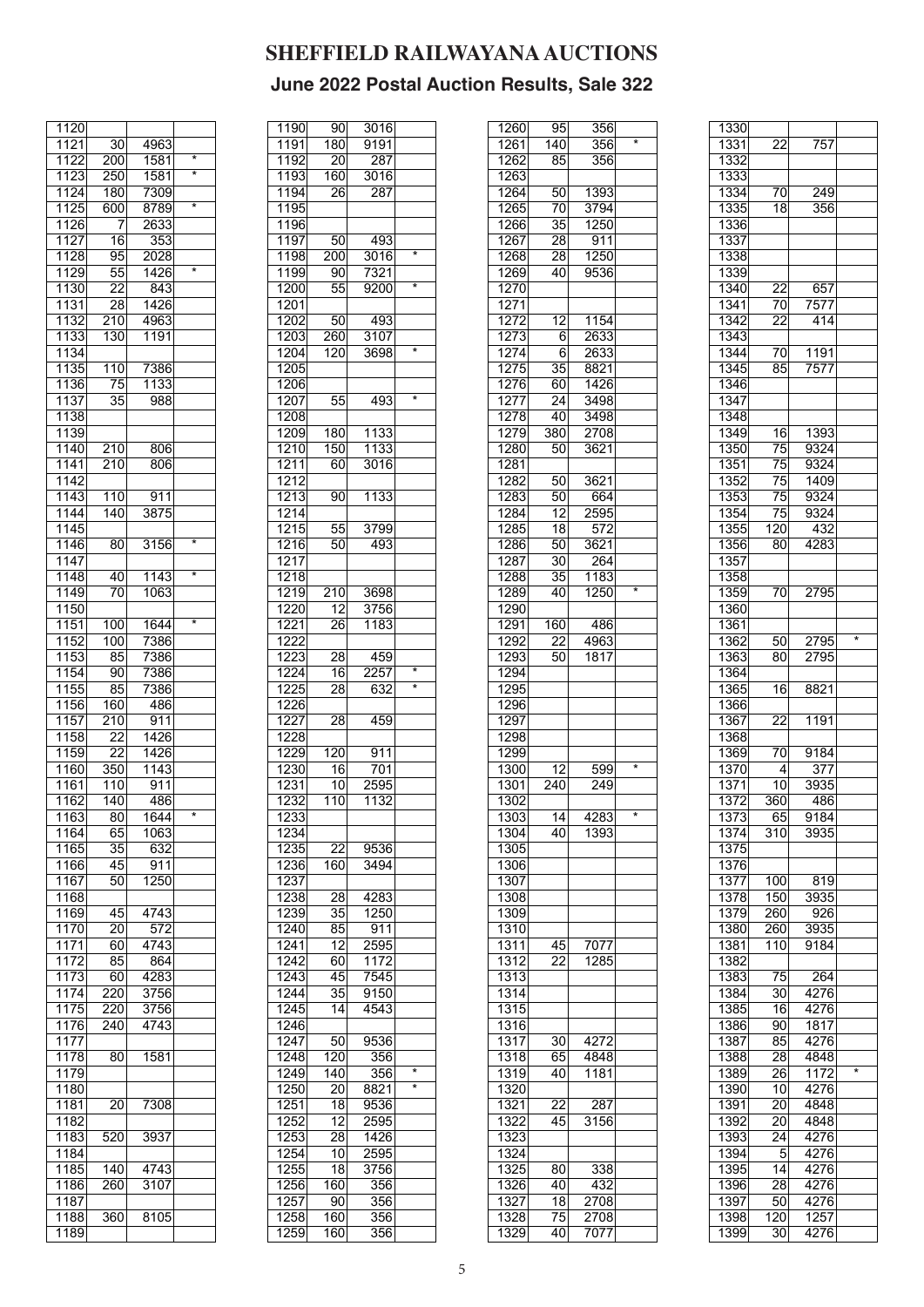| 1400              | 50              | 4276               |   |
|-------------------|-----------------|--------------------|---|
| $\overline{1401}$ | $\overline{24}$ | 4276               |   |
| 1402              | 35              | 4276               |   |
|                   |                 |                    |   |
| 1403              | 50              | 4276               |   |
| 1404              | 22              | 576                |   |
| 1405              | 140             | $\frac{1}{4276}$   |   |
| 1406              | $\overline{10}$ | 4276               | * |
| 1407              | 16              | 576                |   |
|                   |                 |                    |   |
| 1408              |                 |                    |   |
| 1409              | 5               | 377                |   |
| 1410              | 45              | 4276               |   |
| 1411              | 40              | 3191               |   |
| 1412              | 8               | 576                |   |
| 1413              | 20              | 4276               |   |
|                   |                 | $\overline{377}$   |   |
| 1414              | 20              |                    |   |
| 1415              | 70              | 2708               |   |
| 1416              | 22              | $\overline{9}$ 150 |   |
| $\overline{1417}$ | 60              | 766                |   |
| 1418              | $\overline{22}$ | $\overline{377}$   |   |
| 1419              | 14              | 4276               |   |
|                   |                 |                    |   |
| 1420              | 130             | 276                |   |
| 1421              | 180             | 4276               |   |
| 1422              | 120             | 276                |   |
| 1423              | 30              | 2780               |   |
| 1424              | 22              | 4276               |   |
| 1425              |                 |                    |   |
|                   | 8               | 377                |   |
| 1426              | $\overline{2}0$ | 4848               |   |
| 1427              | 7               | 2633               | × |
| 1428              | 70              | 819                |   |
| 1429              | $\overline{18}$ | 4848               |   |
|                   |                 |                    |   |
| 1430              | 40              | 819                |   |
| 1431              | 20              | 4848               |   |
| 1432              | 18              | 4276               |   |
| 1433              | 12              | 2633               |   |
| 1434              | 1               | 4276               |   |
| 1435              | $\overline{22}$ | 4276               |   |
|                   |                 |                    |   |
| 1436              | 230             | 4276               |   |
| 1437              | 14              | 4276               |   |
| 1438              | 40              | 4276               |   |
| 1439              | 85              | $\overline{4276}$  |   |
| 1440              | 210             | 4276               |   |
|                   | 210             | 4276               |   |
| 1441              |                 |                    |   |
| 1442              | 28              | 4276               |   |
| 1443              | $\bar{1}6$      | 4276               |   |
| 1444              | 150             | 2708               |   |
| 1445              | 190             | 4276               |   |
| 1446              |                 |                    |   |
|                   | 160             | 4276               |   |
| 1447              | 85              | 4276               |   |
| 1448              | 14              | 4276               |   |
| 1449              | 40              | $\frac{1}{4276}$   |   |
| 1450              | 12              | 380                |   |
| 1451              | 130             | 7577               |   |
| 1452              | 14              | 4276               |   |
|                   |                 |                    |   |
| 1453              | 20              | 576                |   |
| 1454              | $\overline{22}$ | 1172               |   |
| 1455              | 15              | 377                |   |
| 1456              | 1               | 380                |   |
| 1457              | 40              | 4276               |   |
|                   |                 |                    |   |
| 1458              | 35              | 4276               |   |
| 1459              | 65              | 264                |   |
| 1460              | 130             | 4276               |   |
| 1461              | 160             | 4276               |   |
| 1462              | $7\overline{5}$ | 4276               |   |
|                   |                 |                    |   |
| 1463              | 120             | 4276               |   |
| 1464              | $\overline{35}$ | 4276               |   |
| 1465              | 55              | 4276               |   |
| 1466              | 22              | 4276               |   |
|                   |                 |                    |   |
|                   |                 |                    |   |
| 1467              | 18              | 4276               |   |
| 1468<br>1469      | 9<br>110        | 380<br>4276        |   |

|                                                                                                                                                                                      | 140              | 4276             |         |
|--------------------------------------------------------------------------------------------------------------------------------------------------------------------------------------|------------------|------------------|---------|
| 1470                                                                                                                                                                                 |                  |                  |         |
| 1471                                                                                                                                                                                 | 140              | 4276             |         |
| 1472                                                                                                                                                                                 | $\overline{2}$ 4 | 4276             |         |
|                                                                                                                                                                                      |                  |                  |         |
| 1473                                                                                                                                                                                 | 24               | 4276             |         |
| 1474                                                                                                                                                                                 | 24               | 4276             |         |
|                                                                                                                                                                                      |                  |                  |         |
| 1475                                                                                                                                                                                 | 6                | $\overline{377}$ |         |
| 1476                                                                                                                                                                                 | 10               | 576              |         |
|                                                                                                                                                                                      |                  |                  |         |
| 1477                                                                                                                                                                                 | 14               | 576              |         |
| 1478                                                                                                                                                                                 | 10               | $3\overline{7}$  |         |
|                                                                                                                                                                                      |                  |                  |         |
| $\overline{1479}$                                                                                                                                                                    | 550              | 3191             |         |
| 1480                                                                                                                                                                                 | 14               | 3191             |         |
|                                                                                                                                                                                      |                  |                  |         |
| 1481                                                                                                                                                                                 | 70               | 4115             |         |
| 1482                                                                                                                                                                                 |                  |                  |         |
|                                                                                                                                                                                      |                  |                  |         |
| 1483                                                                                                                                                                                 | 420              | 3191             |         |
| 1484                                                                                                                                                                                 | 50               | 3191             |         |
| 1485                                                                                                                                                                                 |                  |                  |         |
|                                                                                                                                                                                      |                  |                  |         |
| 1486                                                                                                                                                                                 | 22               | 3191             |         |
| 1487                                                                                                                                                                                 | 8                | 576              |         |
|                                                                                                                                                                                      |                  |                  |         |
| 1488                                                                                                                                                                                 |                  |                  |         |
| 1489                                                                                                                                                                                 | 70               | 3068             |         |
|                                                                                                                                                                                      |                  |                  |         |
| 1490                                                                                                                                                                                 |                  |                  |         |
| 1491                                                                                                                                                                                 | $\bar{3}0$       | 3191             |         |
|                                                                                                                                                                                      |                  |                  |         |
| 1492                                                                                                                                                                                 | 65               | 4115             |         |
| 1493                                                                                                                                                                                 | 40               | 3068             |         |
| 1494                                                                                                                                                                                 | 24               | 228              |         |
|                                                                                                                                                                                      |                  |                  |         |
| 1495                                                                                                                                                                                 |                  |                  |         |
| 1496                                                                                                                                                                                 |                  |                  |         |
|                                                                                                                                                                                      |                  |                  |         |
| 1497                                                                                                                                                                                 |                  |                  |         |
| 1498                                                                                                                                                                                 | 8                | 377              |         |
|                                                                                                                                                                                      |                  |                  |         |
| 1499                                                                                                                                                                                 |                  |                  |         |
| 1500                                                                                                                                                                                 | 24               | 228              |         |
|                                                                                                                                                                                      |                  |                  | $\star$ |
| 1501                                                                                                                                                                                 | $\overline{18}$  | 4734             |         |
| 1502                                                                                                                                                                                 | 35               | 621              |         |
|                                                                                                                                                                                      |                  |                  | ×       |
| 1503                                                                                                                                                                                 | 12               | 668              |         |
| 1504                                                                                                                                                                                 | 35               | 9122             |         |
| 1505                                                                                                                                                                                 |                  |                  |         |
|                                                                                                                                                                                      | 18               | 377              |         |
| 1506                                                                                                                                                                                 | 130              | 486              |         |
| 1507                                                                                                                                                                                 |                  |                  |         |
|                                                                                                                                                                                      |                  |                  |         |
| 1508                                                                                                                                                                                 | 45               | 9122             |         |
|                                                                                                                                                                                      | 20               | 377              |         |
|                                                                                                                                                                                      |                  |                  |         |
|                                                                                                                                                                                      |                  |                  |         |
|                                                                                                                                                                                      | 40               | 1063             |         |
|                                                                                                                                                                                      |                  |                  |         |
| 1511                                                                                                                                                                                 | $\overline{110}$ | 2874             |         |
| 1512                                                                                                                                                                                 | $\overline{35}$  | 819              |         |
|                                                                                                                                                                                      | 65               |                  |         |
|                                                                                                                                                                                      |                  | 3068             |         |
| 1514                                                                                                                                                                                 |                  |                  |         |
|                                                                                                                                                                                      | 18               | 9122             |         |
|                                                                                                                                                                                      |                  |                  |         |
| 1516                                                                                                                                                                                 | 24               | 305              |         |
|                                                                                                                                                                                      |                  |                  |         |
|                                                                                                                                                                                      |                  |                  |         |
|                                                                                                                                                                                      |                  |                  |         |
|                                                                                                                                                                                      | 16               | 353              |         |
|                                                                                                                                                                                      |                  |                  |         |
|                                                                                                                                                                                      | 20               | 923              |         |
| 1521                                                                                                                                                                                 | 64               | 228              |         |
|                                                                                                                                                                                      | 45               | 819              |         |
|                                                                                                                                                                                      |                  |                  |         |
|                                                                                                                                                                                      | 8                | 377              |         |
|                                                                                                                                                                                      |                  |                  |         |
|                                                                                                                                                                                      |                  |                  |         |
|                                                                                                                                                                                      | 8                | 668              |         |
|                                                                                                                                                                                      | 22               | 380              |         |
|                                                                                                                                                                                      |                  | 904              |         |
|                                                                                                                                                                                      | 16               |                  |         |
|                                                                                                                                                                                      | 16               | 904              |         |
|                                                                                                                                                                                      | 16               | 904              |         |
|                                                                                                                                                                                      |                  |                  |         |
| 1530                                                                                                                                                                                 | 26               | 228              |         |
|                                                                                                                                                                                      |                  |                  |         |
|                                                                                                                                                                                      |                  |                  |         |
|                                                                                                                                                                                      |                  |                  |         |
|                                                                                                                                                                                      | 18               | 228              |         |
|                                                                                                                                                                                      |                  |                  |         |
|                                                                                                                                                                                      | 18               | 228              |         |
|                                                                                                                                                                                      | 18               | 228              |         |
|                                                                                                                                                                                      | 8                | 228              |         |
|                                                                                                                                                                                      |                  |                  |         |
|                                                                                                                                                                                      |                  |                  |         |
| 1509<br>1510<br>1513<br>1515<br>1517<br>1518<br>1519<br>1520<br>1522<br>1523<br>1524<br>1525<br>1526<br>1527<br>1528<br>1529<br>1531<br>1532<br>1533<br>1534<br>1535<br>1536<br>1537 | 45               |                  |         |
| 1538<br>1539                                                                                                                                                                         |                  | 9122             |         |

| 1540 | 70              | 432                |                   |
|------|-----------------|--------------------|-------------------|
| 1541 |                 |                    |                   |
| 1542 | 340             | 1910               |                   |
|      |                 |                    |                   |
| 1543 | 180             | 874                |                   |
| 1544 | 12              | 4848               |                   |
| 1545 | 12              | 4848               |                   |
| 1546 | 290             | 962                |                   |
| 1547 |                 |                    |                   |
|      |                 |                    |                   |
| 1548 |                 |                    |                   |
| 1549 |                 |                    |                   |
| 1550 |                 |                    |                   |
| 1551 |                 |                    |                   |
| 1552 |                 |                    |                   |
|      |                 |                    |                   |
| 1553 |                 |                    |                   |
| 1554 |                 |                    |                   |
| 1555 |                 |                    |                   |
| 1556 |                 |                    |                   |
| 1557 |                 |                    |                   |
| 1558 | $\overline{35}$ | 3794               |                   |
|      |                 |                    |                   |
| 1559 |                 |                    |                   |
| 1560 |                 |                    |                   |
| 1561 |                 |                    |                   |
| 1562 |                 |                    |                   |
| 1563 |                 |                    |                   |
|      |                 |                    |                   |
| 1564 | 10              | 962                |                   |
| 1565 |                 |                    |                   |
| 1566 | 45              | 962                |                   |
| 1567 |                 |                    |                   |
| 1568 |                 |                    |                   |
|      |                 |                    | $\overline{\ast}$ |
| 1569 | 40              | 7119               |                   |
| 1570 | 35              | 4848               |                   |
| 1571 | 55              | 4848               |                   |
| 1572 | 20              | 851                |                   |
| 1573 | $\overline{18}$ | 4848               |                   |
|      |                 |                    |                   |
| 1574 | 26              | 851                |                   |
| 1575 | 50              | 1645               |                   |
| 1576 | 40              | 4848               |                   |
| 1577 | 10 <sup>1</sup> | 4848               |                   |
| 1578 | 16              | 851                | $\overline{\ast}$ |
| 1579 | 20 <sup>2</sup> | 851                |                   |
|      |                 |                    |                   |
| 1580 | 24              | 851                |                   |
| 1581 | $3\overline{5}$ | 9324               | *                 |
| 1582 | 24              | 7119               |                   |
| 1583 | $\overline{28}$ | 380                |                   |
|      |                 | 353                | *                 |
| 1584 | 16              |                    |                   |
| 1585 | 16              | 851                |                   |
| 1586 | 24              | 851                | *                 |
| 1587 | 30 <sub>l</sub> | 4848               |                   |
| 1588 | 26              | 851                |                   |
|      |                 |                    | *                 |
| 1589 | 35              | 353                | *                 |
| 1590 | 14              | 9324               |                   |
| 1591 | $\overline{3}0$ | 4848               |                   |
| 1592 | 28              | 4848               |                   |
| 1593 | 10              | 851                |                   |
|      |                 |                    |                   |
| 1594 | 24              | 380                |                   |
| 1595 | 22              | 380                |                   |
| 1596 | 35              | 4848               |                   |
| 1597 | 190             | 3538               |                   |
| 1598 | 10              | $\overline{7}$ 119 |                   |
|      |                 |                    |                   |
| 1599 | 26              | 4848               |                   |
| 1600 | 35              | 7119               |                   |
| 1601 | 10              | $\overline{7}119$  |                   |
| 1602 | 100             | 4848               | *                 |
| 1603 | 18              | 1535               |                   |
|      |                 |                    |                   |
| 1604 | 95              | 4848               |                   |
| 1605 | 16              | 1535               | $\star$           |
| 1606 | 50              | 2671               |                   |
| 1607 | 10              | 1535               |                   |
| 1608 | 50              | 4181               | *                 |
|      |                 |                    |                   |
| 1609 | 140             | 3698               |                   |

| 1610              | 40              | 380                |                   |
|-------------------|-----------------|--------------------|-------------------|
| 1611              | 45              | 380                |                   |
| 1612              | 30 <sup>2</sup> | 353                |                   |
| 1613              | 22              | 4848               |                   |
| 1614              | 26              | 4743               |                   |
| 1615              | 40              | 4848               |                   |
| 1616              | $\overline{22}$ | 353                |                   |
| 1617              | 26              | 9150               |                   |
| 1618              | 20              | 353                |                   |
| 1619              | 95              | 7119               |                   |
| 1620              | 65              | 4848               |                   |
| 1621              | 35              | 1645               |                   |
| $162\overline{2}$ | 90              | 4848               |                   |
| 1623              | 40              | 380                |                   |
| 1624              | 20              | 4848               |                   |
| 1625              | 160             | 338                |                   |
| 1626              | 230             | 308                |                   |
| 1627              | 20              | 7119               |                   |
| 1628              | 18              | 7119               | $\star$           |
| 1629              | $\overline{10}$ | 7119               |                   |
| 1630              | 50              | 1929               |                   |
| 1631              |                 |                    |                   |
| 1632              | 12              | 7119               |                   |
| 1633              | $\overline{20}$ | 1535               | $\overline{\ast}$ |
| 1634              | 85              | 4505               |                   |
| 1635              | 45              | 9150               |                   |
| 1636              |                 |                    |                   |
| 1637              | 80              | 4848               |                   |
| 1638              | 65              | 4848               | $\star$           |
| 1639              | 110             | 2618               |                   |
| 1640              | 95              | 7228               |                   |
| 1641              |                 | 4848               |                   |
|                   | 90              | 7119               |                   |
| 1642              | 28              |                    |                   |
| 1643              | 45              | 308                |                   |
| 1644              | 35              | 7119               | $\star$           |
| 1645              | 12              | 7119               |                   |
| 1646              | 14              | 7119               |                   |
| 1647              | 110             | 2708               |                   |
| 1648              | 180             | 2708               |                   |
| 1649              | 24              | 4848               |                   |
| 1650              | 120             | $\frac{1}{7}$ 119  |                   |
| 1651              | 180             | 2708               |                   |
| 1652              | 380             | 2708               |                   |
| 1653              | 60              | 4848               |                   |
| 1654              | 60              | 4848               |                   |
| 1655              | 60              | 4848               |                   |
| 1656              | 26              | $\overline{7}$ 119 |                   |
| 1657              | 80              | 9319               |                   |
| 1658              | 280             | 308                |                   |
| 1659              |                 |                    |                   |
| 1660              | 24              | 4848               |                   |
| 1661              | 22              | 923                |                   |
| 1662              |                 |                    |                   |
| 1663              | 16              | 4848               |                   |
| 1664              | 70              | 249                |                   |
| 1665              | 160             | 9319               |                   |
| 1666              | 60              | 4848               |                   |
| 1667              | 65              | 249                |                   |
| 1668              |                 |                    |                   |
| 1669              |                 |                    |                   |
| 1670              |                 |                    |                   |
| 1671              |                 | 9319               |                   |
|                   |                 |                    |                   |
|                   | 50              |                    |                   |
| 1672              | 75              | 2708               |                   |
| 1673              | 50              | 1285               |                   |
| 1674              | 50              | 1285               |                   |
| 1675              | 20              | 1535               |                   |
| 1676              | 65              | 2892               |                   |
| 1677              | 280             | 2244               |                   |
| 1678<br>1679      | 18              | 4848               |                   |